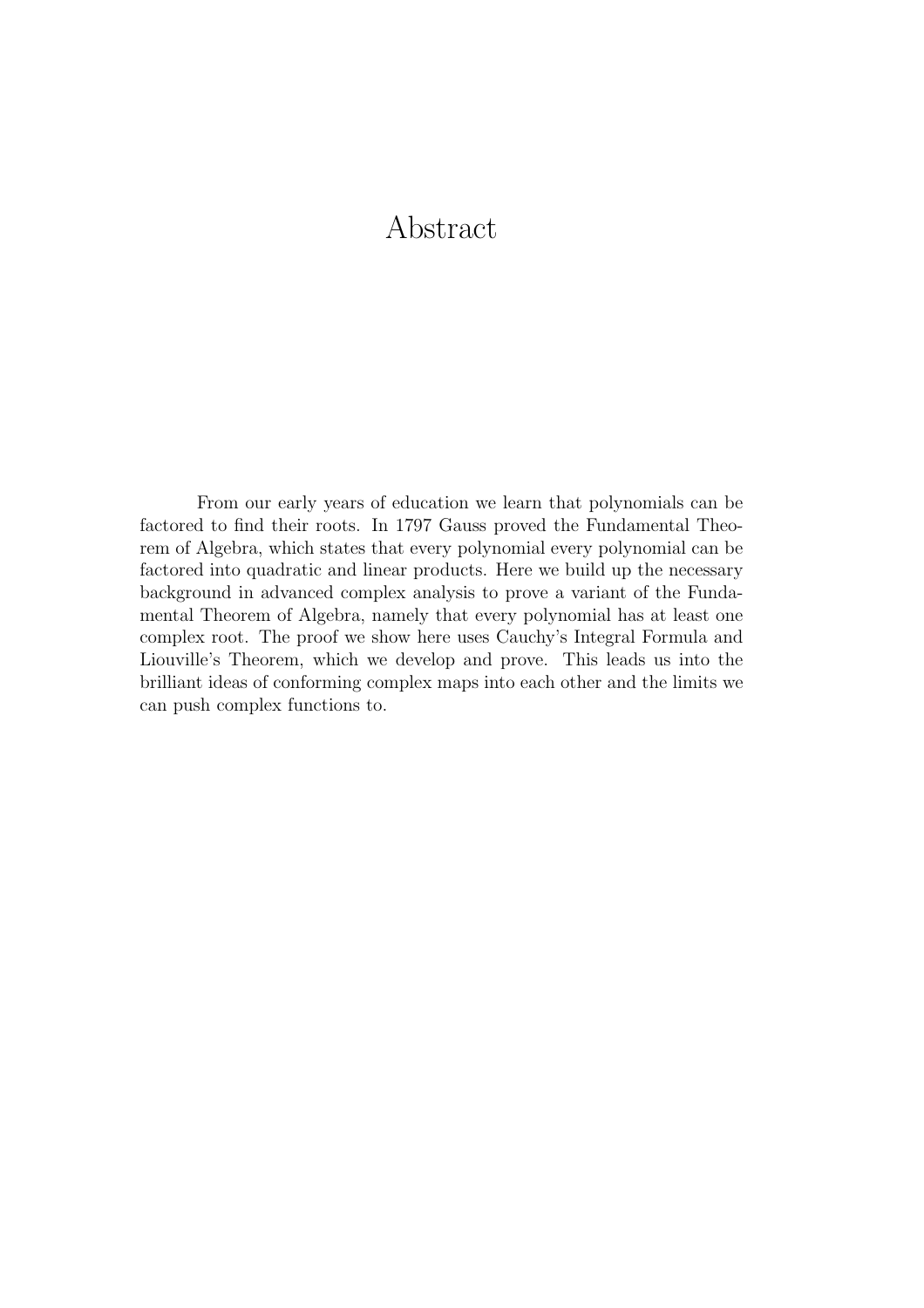To the Math and Computer Science department for fostering my curiosity;

To Professor Treviño for his guidance and patience; To those who offered their support;

Thank you.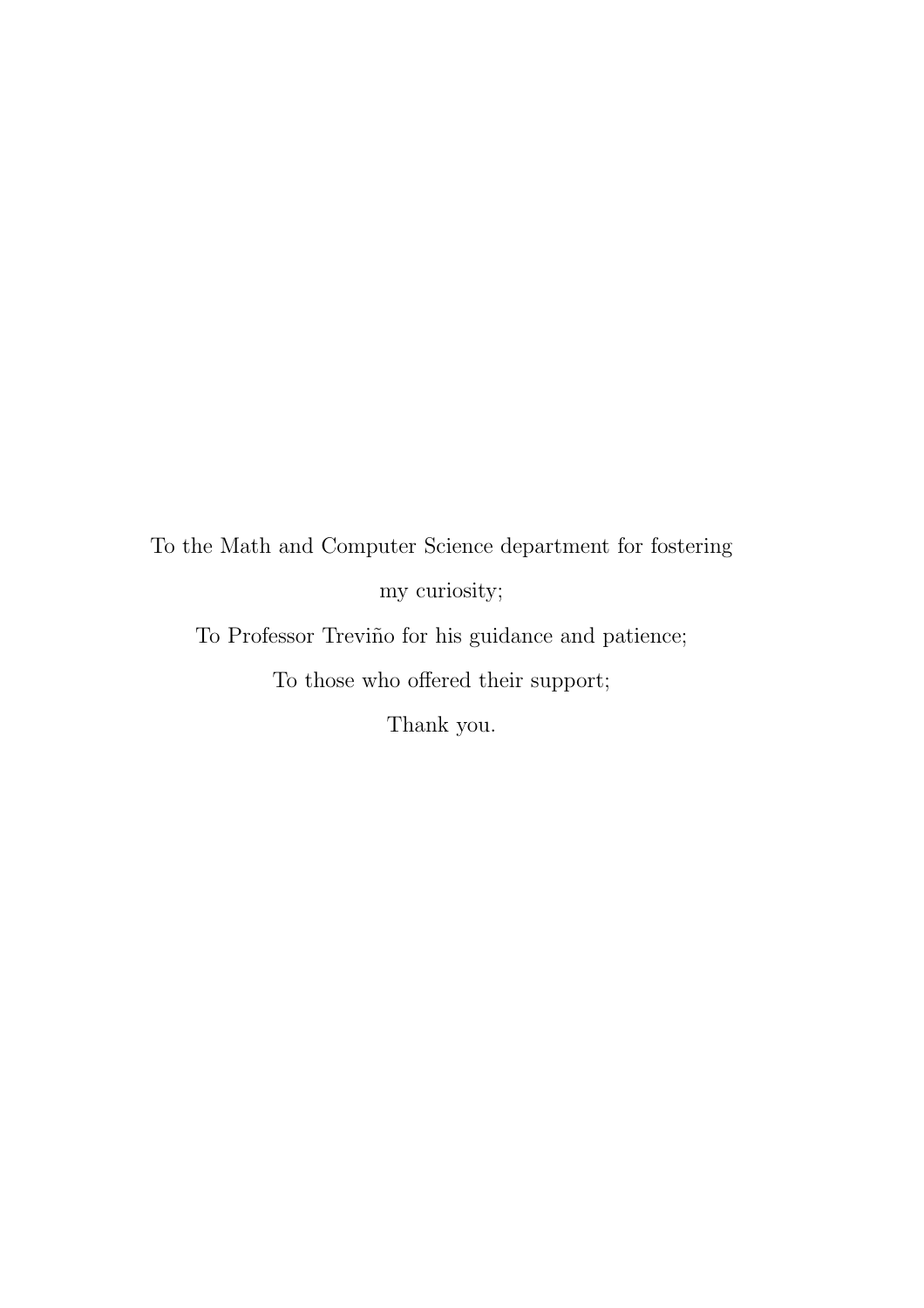## 1 Introduction

The **roots**, or zeros, of a polynomial  $P(x)$ , are the solutions to the equation  $P(x) = 0$ . In simpler terms, it consists of the values of x that make the polynomial equal to 0. The Fundamental Theorem of Algebra states that every non-constant polynomial with complex coefficients has at least one complex root. Since real numbers are complex numbers with the imaginary part equal to zero, this includes all real polynomials too.

In the year 1797, a mathematician named Carl Friedrich Gauss published something very similar to The Fundamental Theorem of Algebra. Gauss showed that every polynomial  $P(x)$  with real coefficients can be factored into linear and quadratic factors which is shown in [3]. He was unsatisfied with his proof and actually proved the same theorem three more times in his lifetime. Before then, every proof given of the Fundamental Theorem of Algebra relied on the polynomial having complex roots, and to Gauss these were deficient. Current proofs were based on the assumption that complex roots existed, and Gauss thought you must first prove their existence for this to be valid. Thus he only used algebra with a touch of geometry and analysis in his multiple proofs. Still there was something missing, and it was not discovered until the beginning of the 19th century.

This paper will develop the necessary steps to proving the modern version of the proof of The Fundamental Theorem of Algebra. Section 2 will give a brief introduction to complex numbers, and bring over vital concepts from the real numbers like limits and continuity. In section 3 derivatives and the concept of analyticity will be introduced, followed by a proof of the necessary Cauchy-Riemann equations. Section 4 builds upon everything stated so far and then delves into complex integration, which has a complexity level befitting of its title. Section 4 goes through contours, and different deformations, and definitions that can be applied to understand taking a integral the same. We end the section with Cauchy's Integral Theorem which will play a key role in the final proof. In section 5, we finally prove that every polynomial has at least one complex root. First Liouville's

1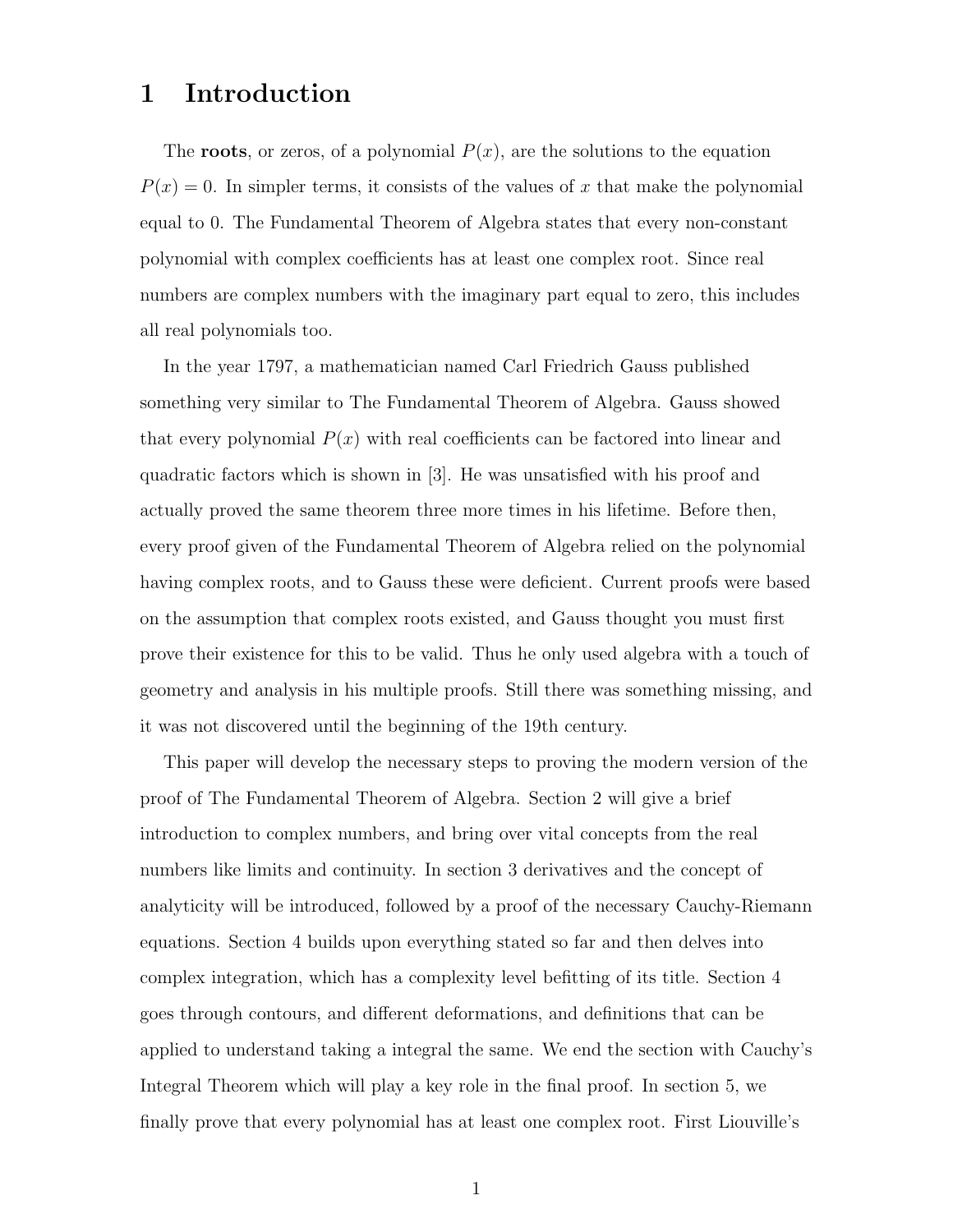Theorem is proved as a necessary lemma, then this is used with other proved theorems to show that the Fundamental Theorem of Algebra holds. Section 6 will move on to discuss the importance of this theorem and a few applications.

## 2 Complex Numbers

Before we get into the denser complex analysis required to prove The Fundamental Theorem of Algebra, an underlying understanding of complex numbers is needed.

#### 2.1 Definitions

**Definition 2.1.** A complex number is an expression of the form  $a + bi$ , where a and b are real numbers. Two complex numbers  $a + bi$  and  $c + di$  are said to be equal  $(a + bi = c + di)$  if and only if  $a = c$  and  $b = d$ . We can also define  $|z| =$ √  $a^2 + b^2$ .

The definition of an open set is the same as in real analysis,

**Definition 2.2.** A set is S **open** in  $\mathbb C$  if for all  $z_0 \in S : \exists \epsilon > 0 \in \mathbb R$  such that  $|z - z_0| < \epsilon$  :  $z \in S$ .

Now that we have defined how a complex number looks and can be represented in terms of real numbers, our text step is to translate convergence over the complex numbers. Using the same definition of convergence from reals, take an infinite sequence  $z_1, z_2, z_3, \ldots$  of complex numbers. We say that the complex number  $z_0$  is the limit of the sequence (or converges to) if, for n large enough,  $z_n$  is close to  $z_0$ . An exact definition is

**Definition 2.3.** A sequence of complex numbers  $\{z_n\}_1^{\infty}$  is said to have the **limit**  $z_0$  or to **converge** to  $z_0$ , and we write

$$
\lim_{n\to\infty}z_n=z_0
$$

if for any  $\epsilon > 0$  there exists an integer N such that  $|z_n - z_0| < \epsilon$  for all  $n > N$ .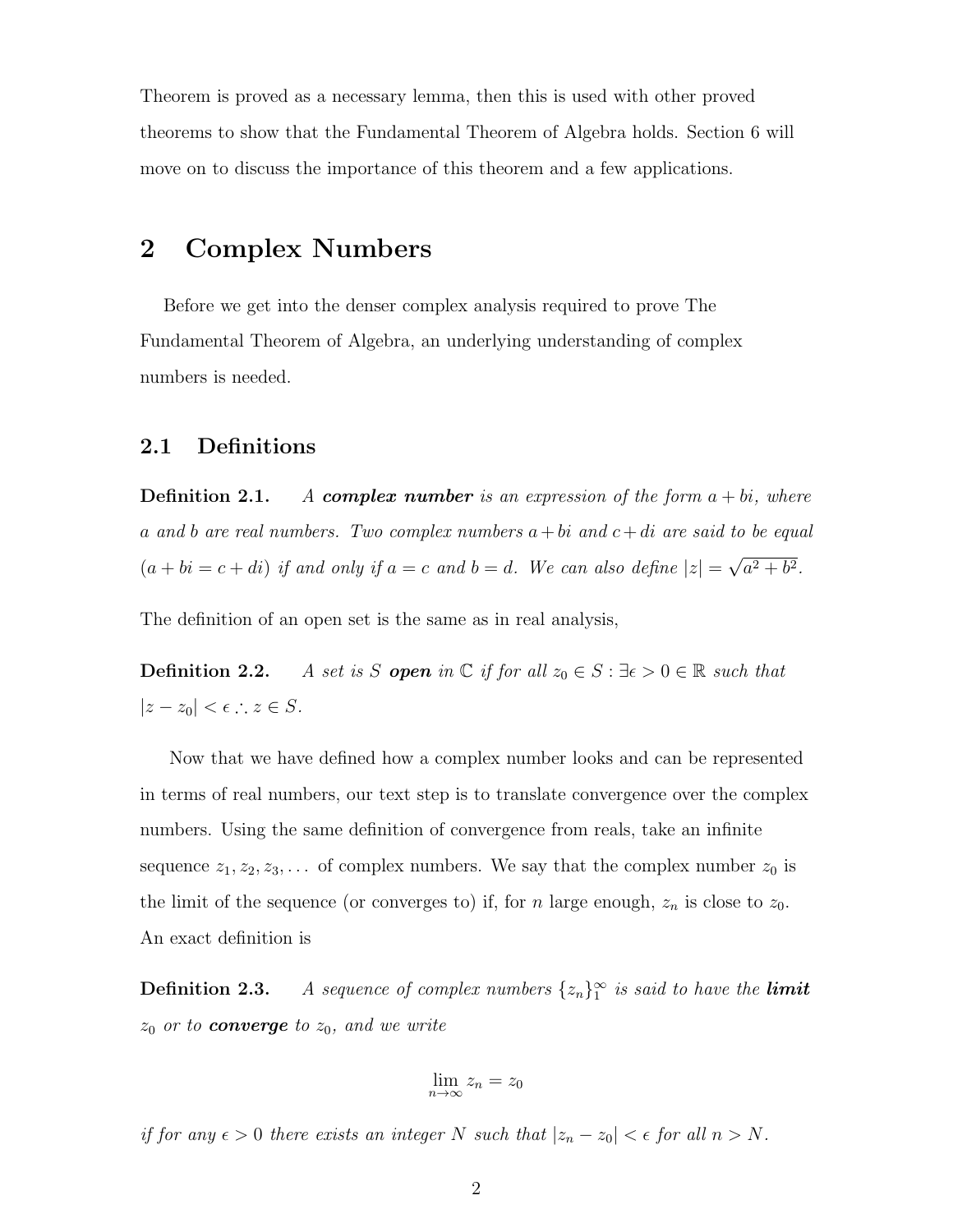Graphically this means there is an open disk of radius  $\epsilon$  centered at  $z_0$  where all points  $z_n$  are inside the disk whenever  $n > N$ . Similarly, the concept of a complex valued function  $f(z)$  having a limit is brought over. We give the definition,

**Definition 2.4.** Let f be a function defined in some neighborhood of  $z_0$ , with the possible exception of the point  $z_0$  itself. We say that the limit of  $f(z)$  as z approaches  $z_0$  is the number  $w_0$  and write

$$
\lim_{z \to z_0} f(z) = w_0
$$

if for any  $\epsilon > 0$  there exists a  $\delta > 0$  such that  $|f(z) - w_0| < \epsilon$  whenever  $0 < |z - z_0| < \delta.$ 

We can also show this graphically by stating that any neighborhood of  $f(z_0)$ contains all the points that are contained in some neighborhood of  $z_0$ . From this you can see that a function f will be continuous at  $z_0$  if the limit at the point exists and it the limit equals  $f(z_0)$ . So we define continuity as

**Definition 2.5.** Let f be a function defined in a neighborhood of  $z_0$ . Then f is continuous at  $z_0$  if

$$
\lim_{z \to z_0} f(z) = f(z_0).
$$

An important rule we will need for later is the limit and furthermore the continuity of rational functions. First we will show the limit of a rational function exists.

**Lemma 2.1.** Let g be continuous at  $z_0$  with  $g(z_0) \neq 0$ . Then there are a  $\delta > 0$  and  $\alpha > 0$  such that if  $|z - z_0| < \delta$ , then  $|g(z)| \ge \alpha$ .

Proof: Let

$$
\alpha = \frac{|g(z_0)|}{2} > 0.
$$

There is a  $\delta > 0$  such that for  $|z - z_0| < \delta$  we have

$$
|g(z) - g(z_0)| \leq \alpha.
$$

Therefore,

$$
|g(z)| \ge |g(z_0)| - |g(z) - g(z_0)| \ge |g(z_0)| - \alpha = \frac{|g(z_0)|}{2} = \alpha.
$$

QED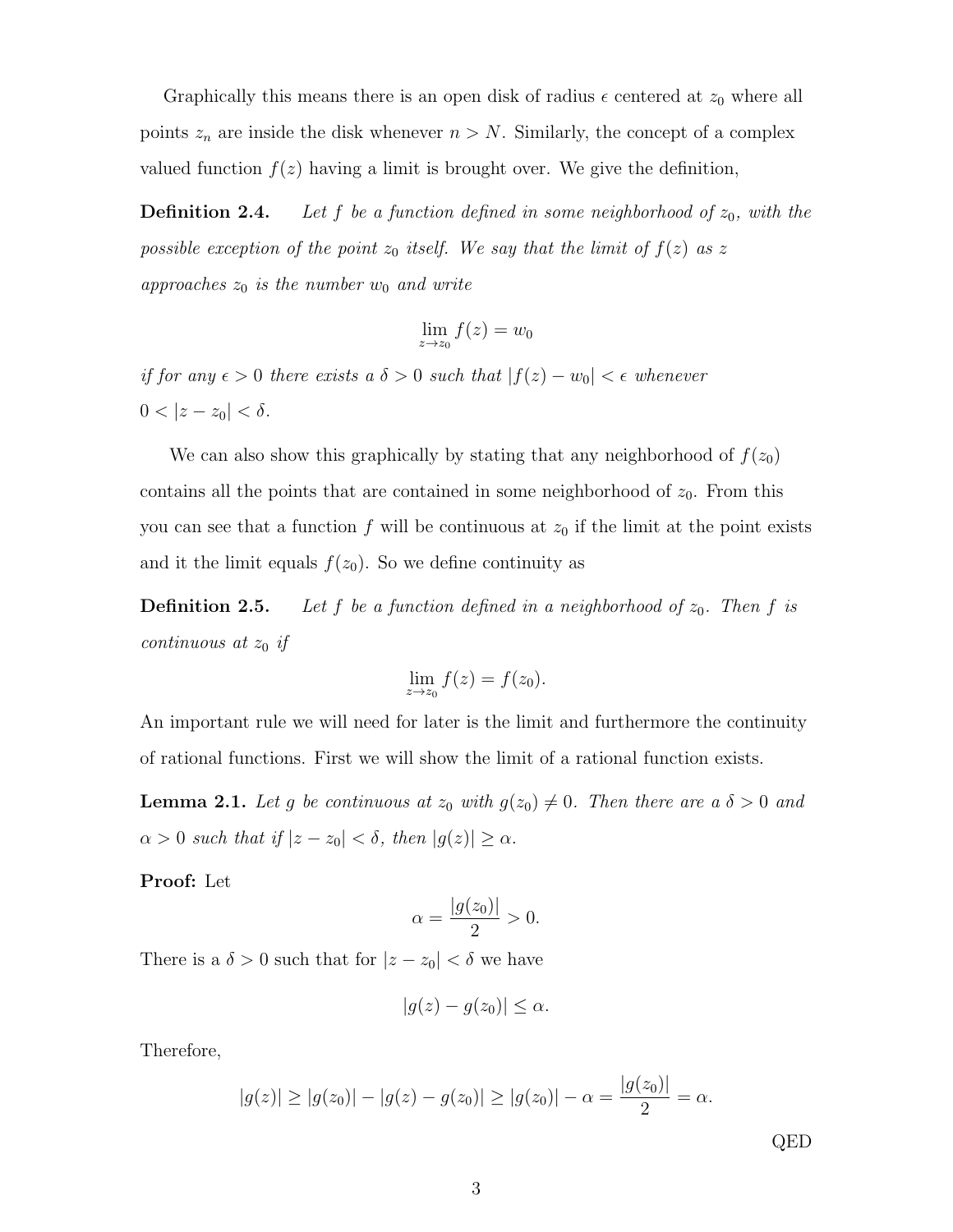**Theorem 2.2.** If  $\lim_{z\to z_0} f(z) = A$  and  $\lim_{z\to z_0} g(z) = B$ , then

$$
\lim_{z \to z_0} \frac{f(z)}{g(z)} = \frac{A}{B} \text{ if } B \neq 0.
$$

Furthermore if  $f(z)$  and  $g(z)$  are continuous at  $z_0$ , then the quotient  $f(z)/g(z)$  is also continuous at  $z_0$  provided  $g(z_0) \neq 0$ 

**Proof:** We know from Lemma 2.1 that  $g(z)$  has a lower bound, in some neighborhood,  $\alpha$ . Since  $f(z)$  is continuous, there is a  $\delta_1$  *i*, 0 such that whenever

$$
0 < |z - z_0| < \delta_1 \implies |f(z) - A| < \frac{\epsilon \alpha B}{2B}.
$$

Also since  $g(z)$  is continuous there is a  $\delta_2$  such that whenever

$$
0 < |z - z_0| < \delta_2 \implies |g(z) - B| < \frac{\epsilon \alpha B}{2A}.
$$

Now let  $\delta = \min{\{\delta_1, \delta_2\}}$ . We want to show that

$$
\left|\frac{f(z)}{g(z)} - \frac{A}{B}\right| < \epsilon.
$$

If we manipulate the left side of this equation it becomes

$$
\frac{1}{|g(z)B|}|f(z)B - g(z)A|.
$$

We can add and subtract the term  $AB$  and then factor like terms out like so,

$$
\frac{1}{|g(z)B|}|f(z)B+AB-AB-g(z)A|=\frac{1}{|g(z)B|}(|B||f(z)-A|+|A||g(z)-B|).
$$

Since we know both  $f$  and  $g$  are continuous, we know this becomes

$$
\frac{1}{|g(z)B|}(|B|\frac{\epsilon \alpha B}{2B} + |A|\frac{\epsilon \alpha B}{2A}) < \frac{1}{|g(z)B|} \times \epsilon \alpha B < \epsilon.
$$

This satisfies the definition of continuity but only works if  $g(z_0) \neq 0$ .

QED

This fact lets us prove another theorem used later in the paper.

**Theorem 2.3.** For a polynomial  $P(z)$  where the limit

$$
\lim_{z \to z_0} P(z) = P(z_0)
$$

exists for all  $z_0$ , the rational  $\frac{1}{P(z)}$  is continuous everywhere except when  $P(z) = 0$ .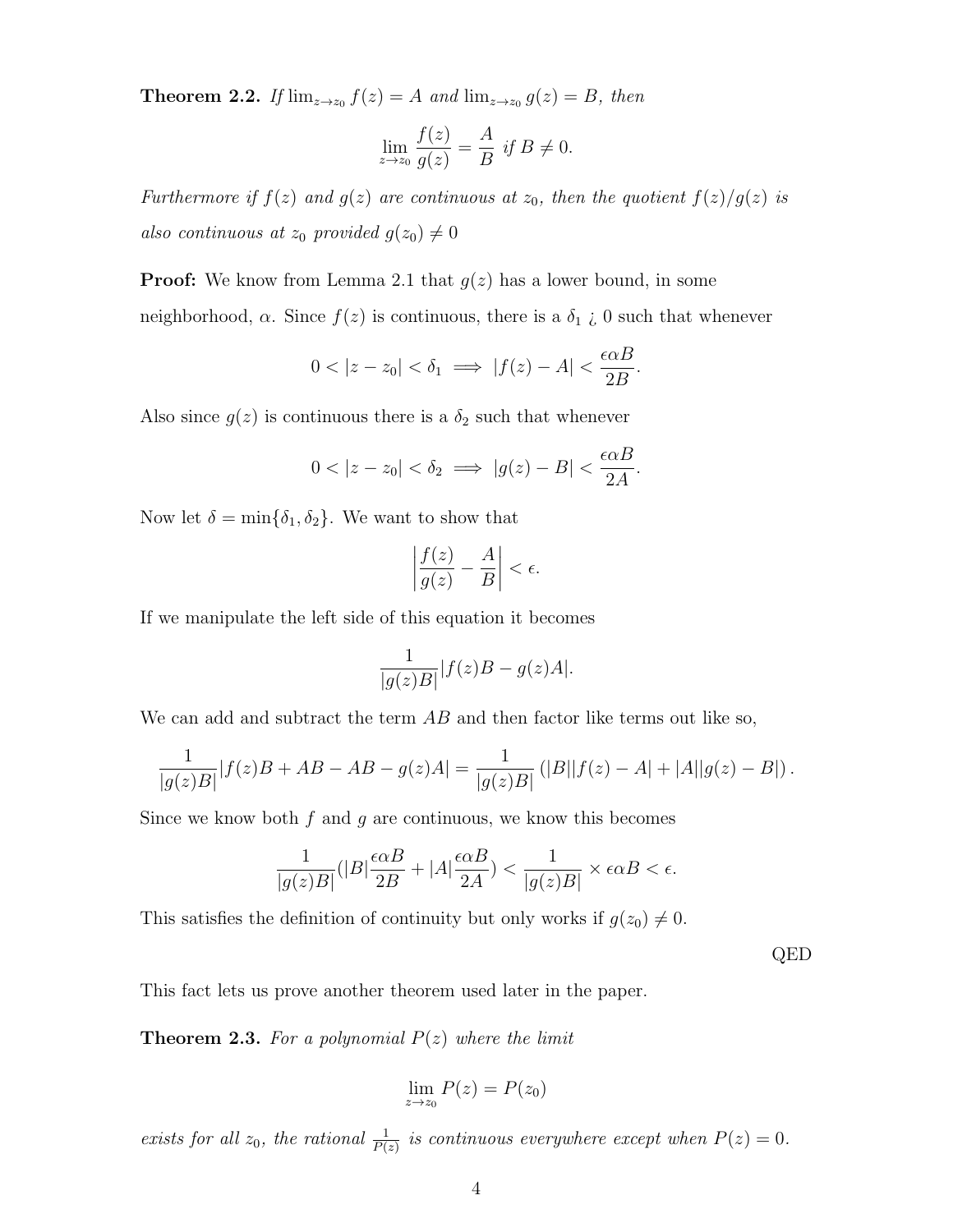**Proof:** We want to take the limit of the function  $\frac{1}{P(z)}$ 

$$
\lim_{z \to z_0} \frac{1}{P(z)}.
$$

Then if we apply the limit rule proved in the last theorem, we get

$$
\frac{\lim_{z \to z_0} 1}{\lim_{z \to z_0} P(z)} = \frac{1}{P(z_0)}.
$$

The limit on the denominator exists for every value of z so the only time this fails is when the denominator is 0. Hence, the only time this function is not continuous is when  $P(z) = 0$ . QED Some of the important properties from the reals can be brought over to the complex numbers and now that we can check limits and continuity this will help us in the future to keep understanding the complex realm.

# 3 Analytic Functions

Now that we have defined limits and continuity, we can introduce a vital topic used in complex analysis, the analytic function. Before we can define this, we need to understand how to take derivatives in complex functions. The idea is simple, we have to split a complex function  $f(z)$  into  $u(x, y)$  and  $v(x, y)$ , its real and imaginary parts respectively. Then take the derivative as you would with real functions. The following definition extends from the real case.

#### 3.1 Definitions

**Definition 3.1.** Let  $f$  be a complex-valued function defined in a neighborhood of  $z_0$ . Then the derivative of f at  $z_0$  is given by

$$
\frac{df}{dz}(z_0) \equiv f'(z_0) = \lim_{\Delta z \to 0} \frac{f(z_0 + \Delta z) - f(z_0)}{\Delta z}
$$
\n(1)

provided this limit exists.

The only tricky part with this definition is that  $\Delta z$  can approach 0 in infinitely many ways since a complex number is on a plane. It is also easy to prove that many of the basic rules of derivatives in the reals hold in the complex realm.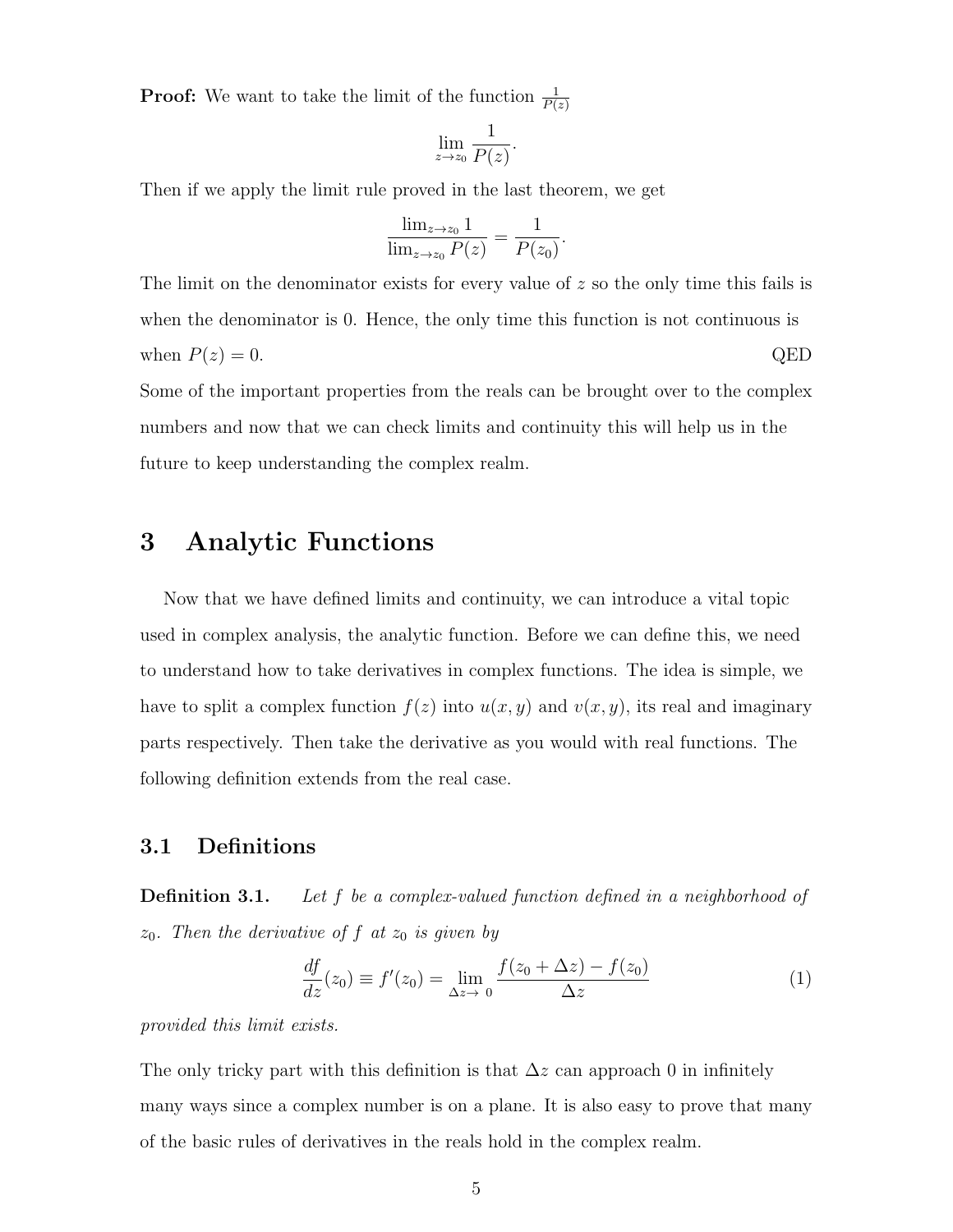**Theorem 3.1.** If f and g are differentiable at  $z$ , then

$$
(f \pm g)'(z) = f'(z) \pm g'(z).
$$

$$
(cf)'(z) = cf'(z) \text{ (for any constant } c).
$$

$$
(fg)'(z) = f'(z)g(z) + f(z)g'(z).
$$

$$
(f/g)'(z) = \frac{g(z)f'(z) - f(z)g'(z)}{g(z)^2} \text{ if } g(z) \neq 0.
$$

If g is differentiable at z and f is differentiable at  $g(z)$  then the chain rule holds

$$
\frac{d}{dz}f(g(z)) = f'(g(z))g'(z).
$$

We see that all of the same rules apply for derivatives in the complex and proofs can be found for these in [2]. Now, we will define an analytic function to be

**Definition 3.2.** A complex-valued function  $f(z)$  is said to be analytic on an open set G if it has a derivative at every point of G. Furthermore if  $f(z)$  is analytic on the whole complex plane then it is said to be entire.

#### 3.2 Cauchy Riemann Equations

When taking the derivatives of complex functions, there seems to be a connection between the real and imaginary parts. This relationship can be easily derived and we replicate the derivation from [2] below. This will be a valuable asset in later sections. We start by letting  $\Delta z$  approach 0 from the right and top in equation (1) and we will end with the equations below.

Cauchy-Riemann Equations. Let  $f(z) = u(x, y) + iv(x, y)$  where  $z = x + iy$ , be differentiable, then

$$
\frac{\partial u}{\partial x} = \frac{\partial v}{\partial y}, \quad \frac{\partial u}{\partial y} = -\frac{\partial v}{\partial x}.
$$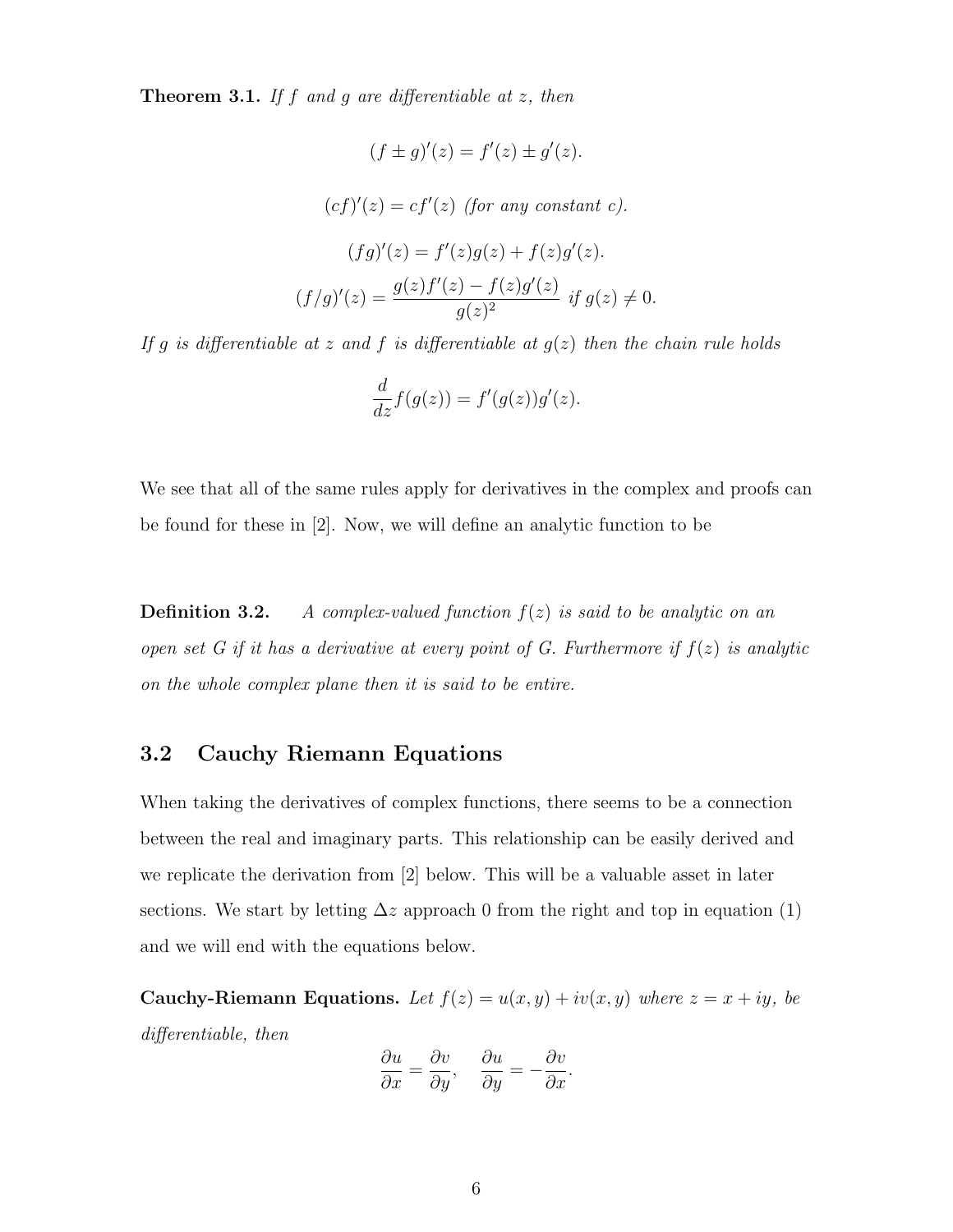**Proof:** Let  $f(z)$  be differentiable at  $z_0 = x_0 + iy_0$  and define the function as  $f(z) = u(x, y) + iv(x, y)$ . Then the limit

$$
f'(z_0) = \lim_{\Delta z \to 0} \frac{f(z_0 + \Delta z) + f(z_0)}{\Delta z}
$$

can be found by letting  $\Delta z$  go to 0 from any direction in the complex plane. For our purposes we will let it approach 0 horizontally, so  $\Delta z = \Delta x$ . Then we get

$$
f'(z_0) = \lim_{\Delta x \to 0} \frac{u(x_0 + \Delta x, y_0) - u(x_0, y_0) + iv(x_0 + \Delta x, y_0) - iv(x_0, y_0)}{\Delta x}
$$
  
= 
$$
\lim_{\Delta x \to 0} \frac{u(x_0 + \Delta x, y_0) - u(x_0, y_0)}{\Delta x} + i \lim_{\Delta x \to 0} \frac{iv(x_0 + \Delta x, y_0) - iv(x_0, y_0)}{\Delta x}
$$

These two limits are just the first partial derivatives of u and v with respect to x, so we can change this formula to

$$
f'(z_0) = \frac{\partial u}{\partial x}(x_0, y_0) + i \frac{\partial v}{\partial x}(x_0, y_0).
$$
 (2)

Now we want  $\Delta z$  to approach 0 vertically, so  $\Delta z = i \Delta y$ . We get the limit equation

$$
f'(z_0) = \lim_{\Delta y \to 0} \frac{u(x_0, y_0 + \Delta y) - u(x_0, y_0)}{i \Delta y} + i \lim_{\Delta y \to 0} \frac{iv(x_0, y_0 + \Delta y) - iv(x_0, y_0)}{i \Delta y}
$$

and when we simplify, using the fact that  $\frac{1}{i} = -i$ , we get that

$$
f'(z_0) = -i\frac{\partial u}{\partial y}(x_0, y_0) + \frac{\partial v}{\partial y}(x_0, y_0).
$$
\n(3)

If we set the real and imaginary parts of (2) and (3) equal to each other, we obtain our two equations. These will be very useful later in proving a function is analytic.  $QED$ 

**Theorem 3.2.** Let  $f(z) = u(x, y) + iv(x, y)$  where  $z = x + yi$ , be defined in some open set  $G$  containing the point  $z_0$ . If the first partial derivatives of u and v exist in G, are continuous at  $z_0$ , and satisfy the Cauchy-Riemann equations at  $z_0$ , then f is differentiable at  $z_0$ .

**Proof:** Take the difference quotient of f at  $z_0$ 

$$
\frac{f(z_0 + \Delta z) - f(z_0)}{\Delta z},\tag{4}
$$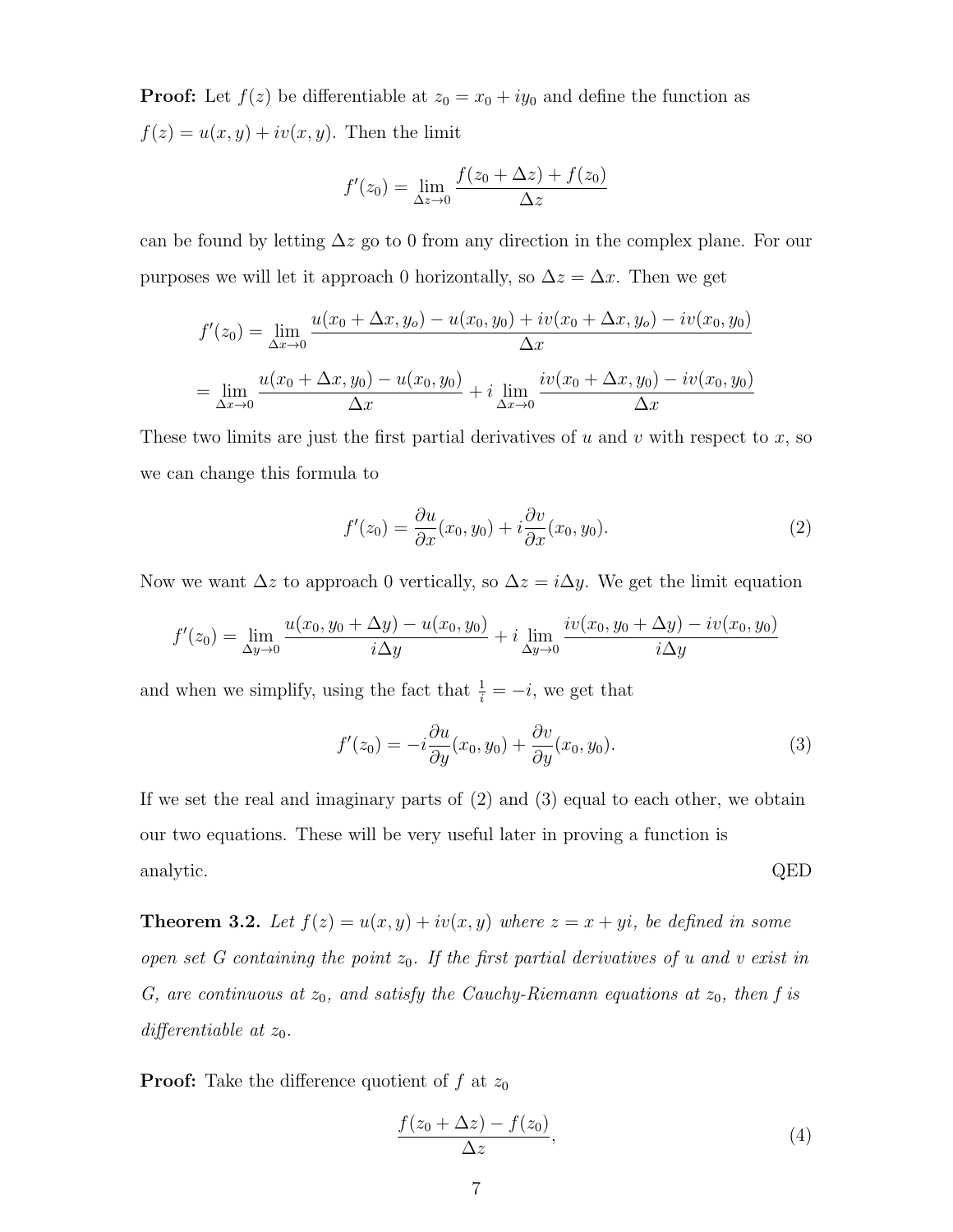where  $z_0 = x_0 + iy_0$  and  $\Delta z = \Delta x + i\Delta y$ . The above expressions are well defined if  $|\Delta z|$  is small enough that the closed disk with center  $z_0$  and radius  $|\Delta z|$  lies entirely in G. So (4) becomes

$$
\frac{[u(x_0 + \Delta x, y_0 + \Delta y) - u(x_0, y_0)] + i[v(x_0 + \Delta x, y_0 + \Delta y) - v(x_0, y_0)]}{\Delta x + i\Delta y}.
$$
 (5)

We can rewrite the difference

$$
u(x_0 + \Delta x, y_0 + \Delta y) - u(x_0, y_0)
$$

as

$$
[u(x_0 + \Delta x, y_0 + \Delta y) - u(x_0, y_0 + \Delta y)] + [u(x_0, y_0 + \Delta y) - u(x_0, y_0)].
$$
 (6)

Since the partial derivatives exist in G, by the mean value theorem, there is an  $x^*$ between  $x_0$  and  $x_0 + \Delta x$  such that

$$
u(x_0 + \Delta x, y_0 + \Delta y) - u(x_0, y_0 + \Delta y) = \Delta x \frac{\partial u}{\partial x}(x^*, y_0 + \Delta y).
$$

Furthermore, since the partial derivatives are continuous at  $(x_0, y_0)$  we can write

$$
\frac{\partial u}{\partial x}(x^*, y_0 + \Delta y) = \frac{\partial u}{\partial x}(x_0, y_0) + \epsilon_1,
$$

where  $\epsilon_1 \to 0$  as  $x^* \to x_0$  and  $\Delta y \to 0$ . Therefore equation (6) can be rewritten as

$$
\Delta x[\frac{\partial u}{\partial x}(x_0, y_0) + \epsilon_1] + [u(x_0, y_0 + \Delta y) - u(x_0, y_0)].
$$

We can apply the same strategy to the right bracketed expression using  $\epsilon_2$  and get

$$
u(x_0, y_0 + \Delta y) - u(x_0, y_0) = \Delta y \left[ \frac{\partial u}{\partial y}(x_0, y_0) + \epsilon_2 \right].
$$

Using this equation applying this same idea to the  $v$ -difference in equation  $(5)$ , we get the equation

$$
\frac{\Delta x[\frac{\partial u}{\partial x}(x_0, y_0) + \epsilon_1 + i\frac{\partial v}{\partial x}(x_0, y_0) + i\epsilon_3] + \Delta y[\frac{\partial u}{\partial y}(x_0, y_0) + \epsilon_2 + i\frac{\partial v}{\partial y}(x_0, y_0) + i\epsilon_4]}{\Delta x + i\Delta y}.
$$

Now we use the Cauchy-Riemann equations to manipulate the partials on the right term in the numerator. It is important to note that  $\frac{\partial u}{\partial y} = \frac{-\partial v}{\partial x}$  and we can replace  $-1$ with the term  $i^2$  and therefore factor an i out of both terms.

$$
\frac{\Delta x[\frac{\partial u}{\partial x}(x_0, y_0) + i\frac{\partial v}{\partial x}(x_0, y_0)] + i\Delta y[\frac{\partial u}{\partial x}(x_0, y_0) + i\frac{\partial v}{\partial x}(x_0, y_0)]}{\Delta x + i\Delta y} + \frac{\lambda}{\Delta x + i\Delta y}, \quad (7)
$$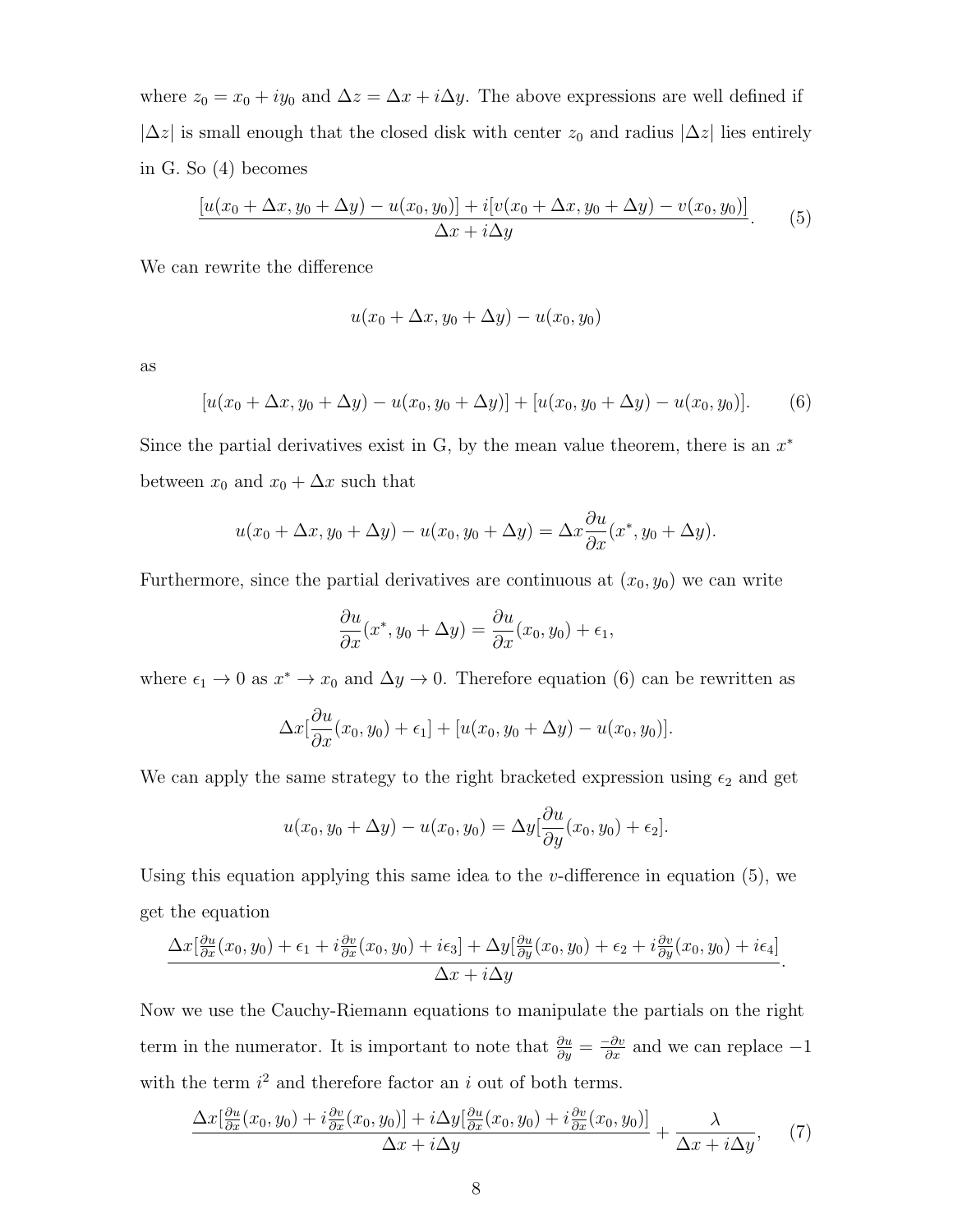where  $\lambda = \Delta x(\epsilon_1 + i\epsilon_3) + \Delta y(\epsilon_2 + i\epsilon_4)$ . By the triangle inequality we have that

$$
\left|\frac{\lambda}{\Delta x + i\Delta y}\right| \le \left|\frac{\Delta x}{\Delta x + i\Delta y}\right| |\epsilon_1 + i\epsilon_3| + \left|\frac{\Delta y}{\Delta x + i\Delta y}\right| |\epsilon_2 + i\epsilon_4| \le |\epsilon_1 + i\epsilon_3| + |\epsilon_2 + i\epsilon_4|.
$$

Since  $\epsilon_i \to 0$  for  $i = 1, 2, 3, 4$ , the last term in equation (7) goes to 0, and so

$$
\lim_{x \to \infty} \frac{f(z_0 + \Delta z) - f(z_0)}{\Delta z} = \frac{\partial u}{\partial x}(x_0, y_0) + i \frac{\partial v}{\partial x}(x_0, y_0).
$$

Therefore  $f'(z_0)$  exists. QED

Lemma 3.3. Any complex polynomial can be split into the sum of a real and imaginary polynomial.

**Proof:** The general form of a complex polynomial is

$$
P(z) = C_n(z)^n + C_{n-1}(z)^{n-1} + \dots + C_1(z) + C_0
$$

We know  $z = x + iy$  so when replaced we get,

$$
P(x, y) = C_n(x + iy)^n + C_{n-1}(x + iy)^{n-1} + \dots + C_1(x + iy) + C_0,
$$

then using binomial expansion, the equation will look like

$$
P(x, y) = C_n(x^n + nx^{n-1}yi \dots + nx(yi)^{n-1} + (yi)^n) +
$$
  

$$
C_{n-1}(x^{n-1} + (n-1)x^{n-2}yi \dots + (n-1)x(yi)^{n-2} + (yi)^{n-1}) + \dots + C_1(x+yi) + C_0.
$$

Now it is easy to see that any term with an even power on the  $i$  term will be sent to the real part of the polynomial, since  $i$  to an even power is 1 or -1. Oppositely any term with a odd number on the *i* term will be sent to the imaginary part of the polynomial. If we factor an i out of every term on the imaginary side we end up with the equation

$$
P(x, y) = R(x, y) + iQ(x, y)
$$

where  $R(x, y)$  is the real part of the polynomial and  $Q(x, y)$  is the imaginary part. QED

**Theorem 3.4.** Consider a polynomial  $P(z) = a_n z^n + a_{n-1} z^{n-1} + ... + a_1 z + a_0$  with  $a_n \neq 0$ . Then  $f(z) = 1/P(z)$  is analytic everywhere except when  $P(z) = 0$ .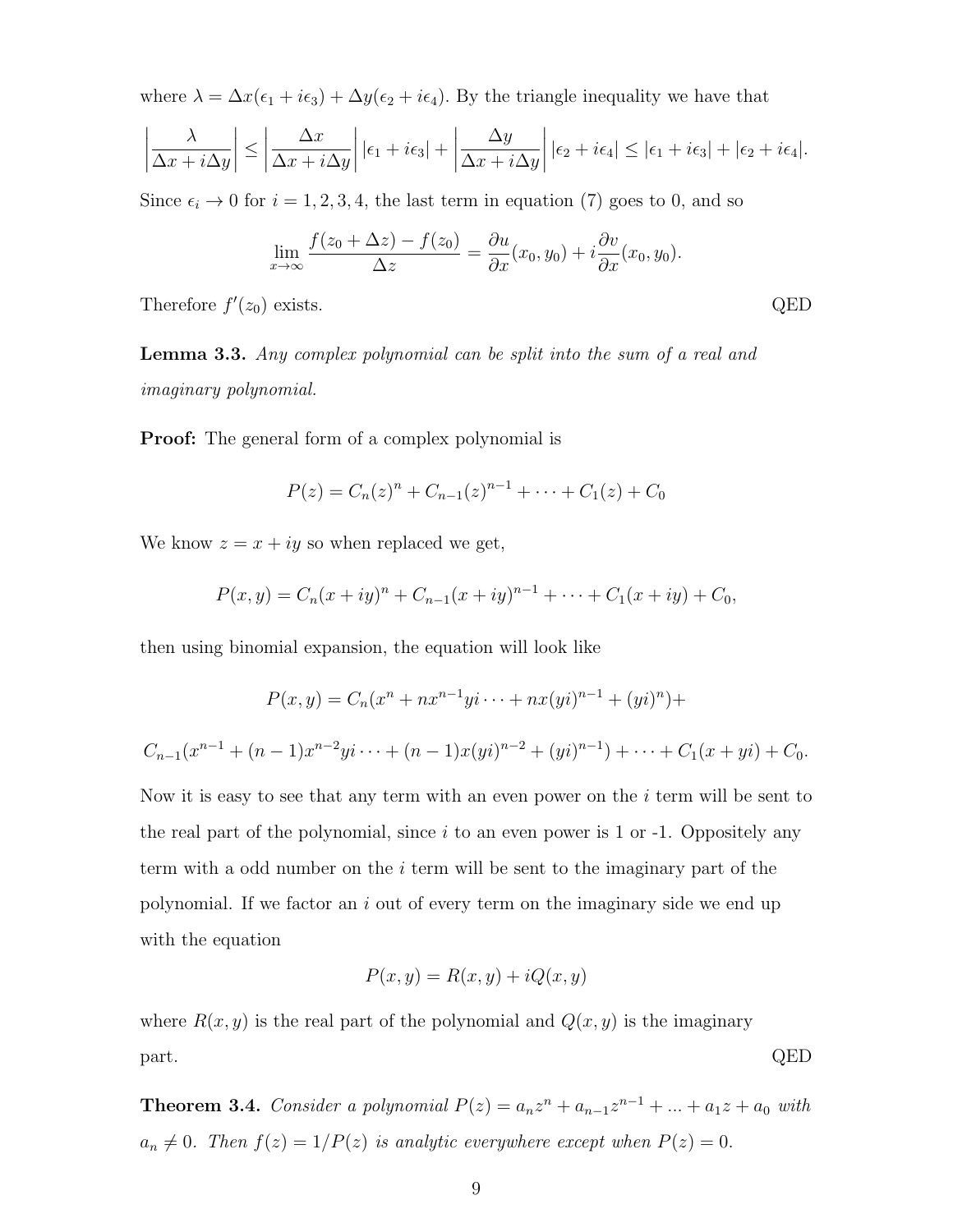**Proof:**  $P(z)$  is a complex polynomial so using Lemma 3.3, we can split  $P(z)$  into the sum of its real part  $R(x, y)$  and its imaginary part  $Q(x, y)i$ , where  $z = x + iy$ . Therefore we end up with

$$
\frac{1}{P(z)} = \frac{1}{R(x, y) + iQ(x, y)},
$$
\n(8)

where  $R$  and  $Q$  are real polynomials. We need to get the imaginary part out of the denominator so we manipulate equation (1) using the denominators conjugate.

$$
\frac{1}{R(x,y) + iQ(x,y)} \frac{(R(x,y) - iQ(x,y))}{(R(x,y) - iQ(x,y))} = \frac{R(x,y) - iQ(x,y)}{R(x,y)^2 + Q(x,y)^2}.
$$
(9)

Now that we have the imaginary part out of the denominator, we can separate the function into its real and imaginary parts,  $u(x, y)$  and  $v(x, y)$  respectively.

$$
u(x,y) = \frac{R(x,y)}{R(x,y)^2 + Q(x,y)^2}, \quad v(x,y) = \frac{-Q(x,y)}{R(x,y)^2 + Q(x,y)^2}.
$$
 (10)

The goal is to show that the Cauchy-Riemann equations are satisfied. First we'll see that  $\frac{\partial u}{\partial x} = \frac{\partial v}{\partial y}$ . The two derivatives are:

$$
\frac{\partial u}{\partial x} = \frac{\left(\frac{\partial R}{\partial x}\right)(R(x,y)^2 + Q(x,y)^2) - (R(x,y)(2R(x,y)) \times \left(\frac{\partial R}{\partial x}\right) + 2Q(x,y) \times \left(\frac{\partial Q}{\partial x}\right))}{(R(x,y)^2 + Q(x,y)^2)^2}
$$
\n
$$
\frac{\partial v}{\partial y} = \frac{\left(-\left(\frac{\partial Q}{\partial y}\right)(R(x,y)^2 + Q(x,y)^2) - (-Q(x,y)(2R(x,y)) \times \left(\frac{\partial R}{\partial y}\right) + 2Q(x,y) \times \left(\frac{\partial Q}{\partial y}\right)\right)}{(R(x,y)^2 + Q(x,y)^2)^2}
$$

We see that the denominator is the same, so we set these equations equal to each other and simplify a little, and we get,

$$
\left(\frac{\partial R}{\partial x}\right)(R(x,y)^2 + Q(x,y)^2) - \left(R(x,y)\left(2R(x,y)\times\left(\frac{\partial R}{\partial x}\right) + 2Q(x,y)\times\left(\frac{\partial Q}{\partial x}\right)\right)\right)
$$
  
= 
$$
-\left(\frac{\partial Q}{\partial y}\right)(R(x,y)^2 + Q(x,y)^2) + \left(Q(x,y)\left(2R(x,y)\times\left(\frac{\partial R}{\partial y}\right) + 2Q(x,y)\times\left(\frac{\partial Q}{\partial y}\right)\right)\right)
$$
  

$$
\iff
$$

$$
-R(x,y)^{2} \left(\frac{\partial R}{\partial x}\right) + Q(x,y)^{2} \left(\frac{\partial R}{\partial x}\right) - 2R(x,y)Q(x,y) \times \left(\frac{\partial Q}{\partial x}\right)
$$
  
=  $Q(x,y)^{2} \left(\frac{\partial Q}{\partial y}\right) - R(x,y)^{2} \left(\frac{\partial Q}{\partial y}\right) + 2R(x,y)Q(x,y) \times \left(\frac{\partial R}{\partial y}\right).$  (11)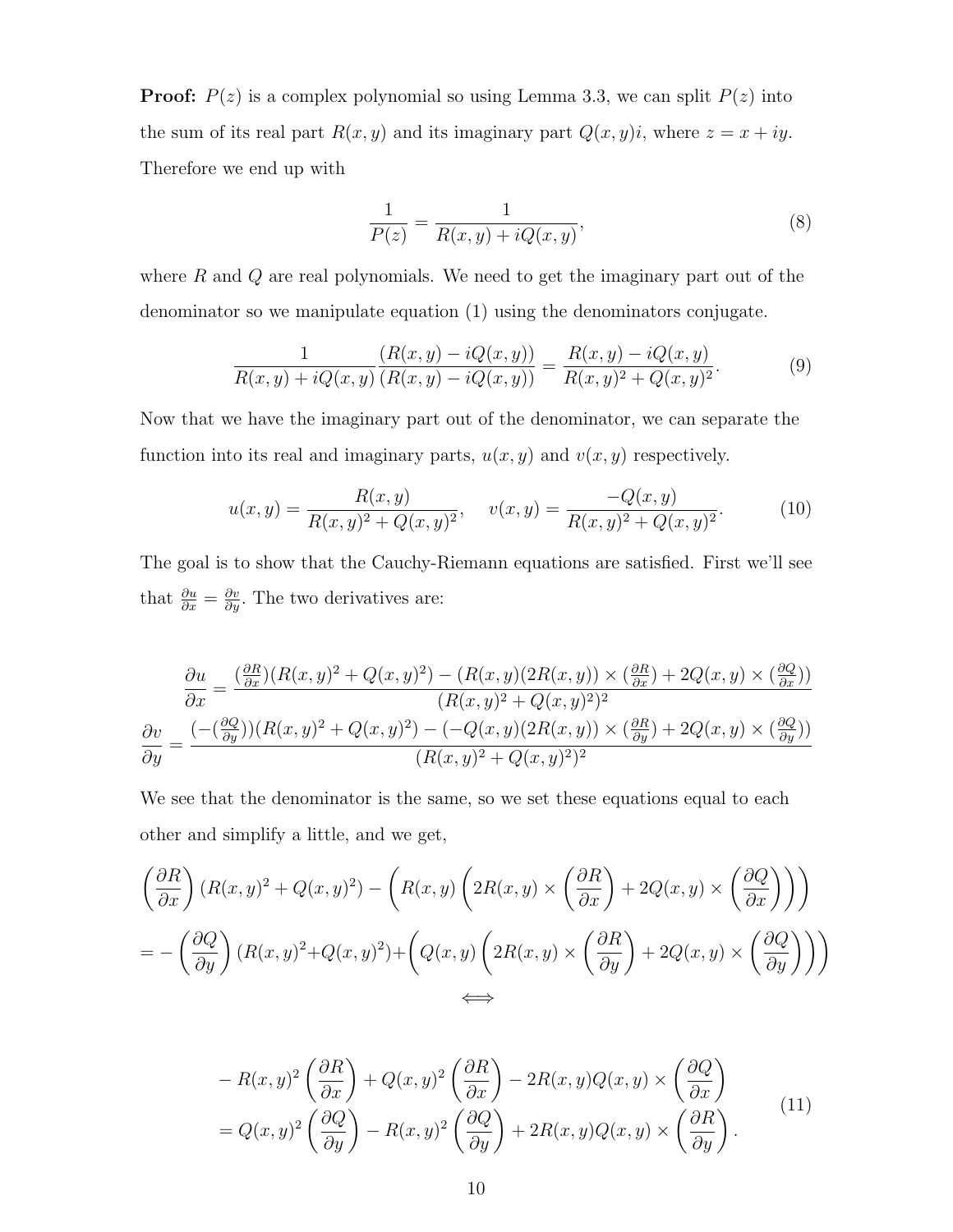Also we know that since the function  $P(z)$  is analytic, the Cauchy-Riemann equations imply that  $\frac{\partial R}{\partial x} = \frac{\partial Q}{\partial y}$  and that  $\frac{\partial Q}{\partial x} = -\frac{\partial R}{\partial y}$  therefore (11) changes to

$$
-R(x,y)^2 \left(\frac{\partial R}{\partial x}\right) + Q(x,y)^2 \left(\frac{\partial R}{\partial x}\right) - 2R(x,y)Q(x,y) \times \left(\frac{\partial Q}{\partial x}\right)
$$

$$
= Q(x,y)^2 \left(\frac{\partial R}{\partial x}\right) - R(x,y)^2 \left(\frac{\partial R}{\partial x}\right) + 2R(x,y)Q(x,y) \times \left(-\frac{\partial Q}{\partial x}\right).
$$

These are equal, so that means that  $\frac{\partial u}{\partial x} = \frac{\partial v}{\partial y}$ . Now we must check to see if  $\frac{\partial v}{\partial x} = -\frac{\partial u}{\partial y}$ .

$$
\frac{\partial v}{\partial x} = \frac{(-\frac{\partial Q}{\partial x})(R(x,y)^2 + Q(x,y)^2) - (-Q(x,y))(2R(x,y) \times (\frac{\partial R}{\partial x}) + 2Q(x,y) \times (\frac{\partial Q}{\partial x}))}{(R(x,y)^2 + Q(x,y)^2)^2}
$$

$$
-\frac{\partial u}{\partial y} = -\frac{(\frac{\partial R}{\partial y})(R(x,y)^2 + Q(x,y)^2) - (R(x,y))(2R(x,y) \times (\frac{\partial R}{\partial y}) + 2Q(x,y) \times (\frac{\partial Q}{\partial y}))}{(R(x,y)^2 + Q(x,y)^2)^2}.
$$

We can simplify these two equations and set them equal to each other, also use the fact that  $\frac{\partial Q}{\partial x} = \frac{\partial R}{\partial y}$  and  $-\frac{\partial Q}{\partial y} = \frac{\partial R}{\partial x}$  to get that,  $-R(x, y)^2 \left(\frac{\partial R}{\partial x}\right)$  $+ Q(x, y)^2 \left(\frac{\partial R}{\partial x}\right)$  $-2R(x,y)Q(x,y)$  ×  $\left(\frac{\partial Q}{\partial x}\right)$  $= Q(x, y)^2 \left(\frac{\partial R}{\partial x}\right)$  $-R(x, y)^2 \left(\frac{\partial R}{\partial x}\right)$  $+ 2R(x, y)Q(x, y) \times$  $\sqrt{ }$  $-\frac{\partial Q}{\partial x}\bigg)$ .

Since these two equations are equal,  $\frac{\partial u}{\partial y} = -\frac{\partial v}{\partial x}$ . Therefore both Cauchy-Riemann equations are satisfied. The only time these equations fail is when

$$
R(x, y)^2 + Q(x, y)^2 = 0.
$$

This only happens when both polynomials  $R(x, y)$  and  $Q(x, y)$  are equal to 0, which means the polynomial  $P(z)$  is equal to 0. Since we showed  $1/P(z)$  is continuous everywhere except when  $P(z) = 0$ , then the function  $1/P(z)$  is analytic everywhere except when  $P(z) = 0$ . QED

# 4 Complex Integration

Section 4 will delve into the idea of complex integration progressing far enough to understand and prove Cauchy's Integral Formula. To be able to fully comprehend integrating with complex functions we must first understand different contours of these functions. This can be quite difficult to understand from definitions only, so in this first subsection numerous definitions and examples in the form of graphs have been taken from [2] to help illustrate what is being discussed.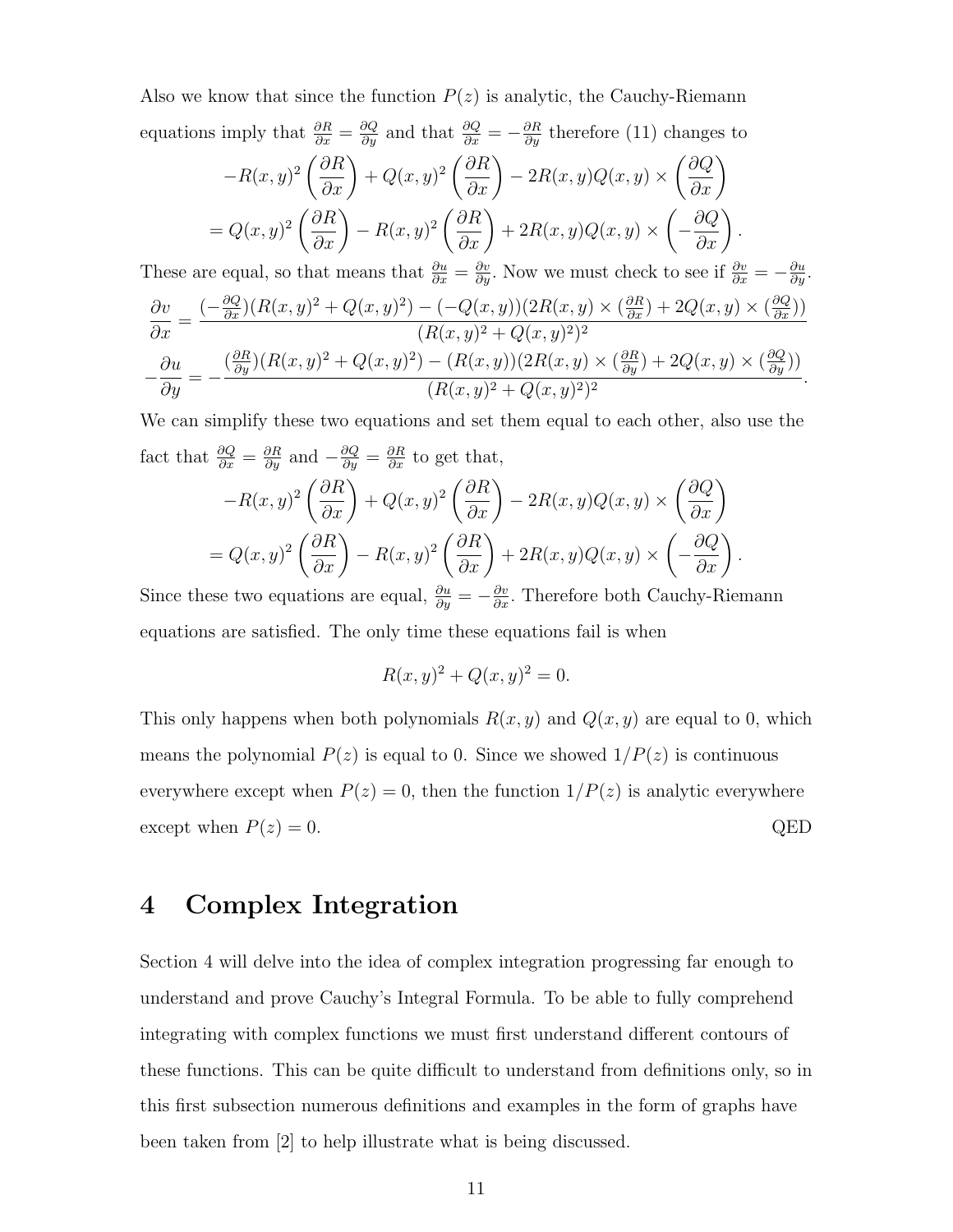#### 4.1 Definitions

We will begin by defining what a smooth arc is.

**Definition 4.1.** A point set  $\gamma$  in the complex plane is said to be a **smooth arc** if it is the range of some continuous complex-valued function  $z = z(t)$ ,  $a \le t \le b$ , that satisfies the following conditions:

(i)  $z(t)$  has a continuous derivative on  $[a, b],$ 

(ii)  $z'(t) \neq 0$  for all  $t \in [a, b],$ 

(iii)  $z(t)$  is one-to-one on [a, b].

A point set  $\gamma$  is called a **smooth closed curve** if it is the range of some continuous function  $z = z(t)$ ,  $a \le t \le b$ , satisfying conditions (i) and (ii) and the following (iii')  $z(t)$  is 1-1 on the half open interval [a,b), but  $z(b) = z(a)$  and  $z'(a) = z'(b)$ 

Here are a few examples of smooth arcs.



Next we add an initial point and direction to each curve to give us a **directed** smooth curve, shown below.



A loop occurs when the initial point and end point of a curve coincide, which will be used in later definitions.

**Definition 4.2.** A contour  $\Gamma$  is either a single point  $z_0$  or a finite sequence of directed smooth curves  $(\gamma_1, \gamma_2, \ldots, \gamma_n)$  such that the terminal point of  $\gamma_k$  coincides with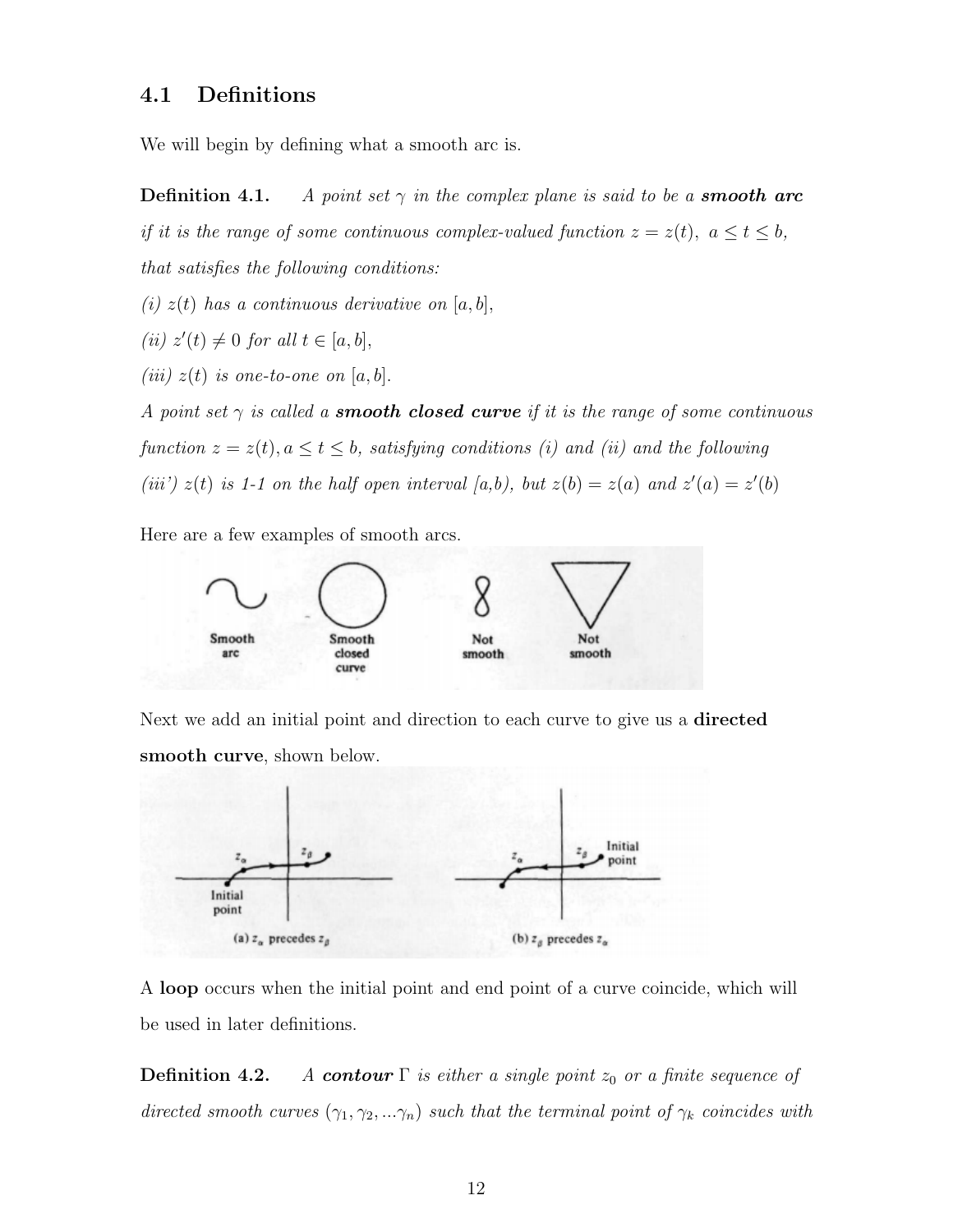the initial point of  $\gamma_{k+1}$  for each  $k = 1, 2, ..., n-1$ . We write this as

$$
\Gamma = \gamma_1 + \gamma_2 + \ldots + \gamma_n.
$$

Here are some examples of contours



**Definition 4.3.** Any domain D possessing the property that every loop in D can be continuously deformed in  $D$  to a point is called a **simply connected domain**.

**Definition 4.4.** The loop  $\Gamma_0$  is said to be **continuously deformable** to the loop  $\Gamma_1$  in the domain D if there exists a function  $z(s,t)$  continuous on the unit  $square\ 0\leq s\leq 1, 0\leq t\leq 1, \;that\; satisfies\; the\;following\; conditions:$ 

- (i) For each fixed s in  $[0, 1]$ , the function  $z(s, t)$  parametrizes a loop lying in D.
- (ii) The function  $z(0, t)$  parametrizes  $\Gamma_0$
- (iii) The function  $z(1,t)$  parametrizes the loop  $\Gamma_1$ .

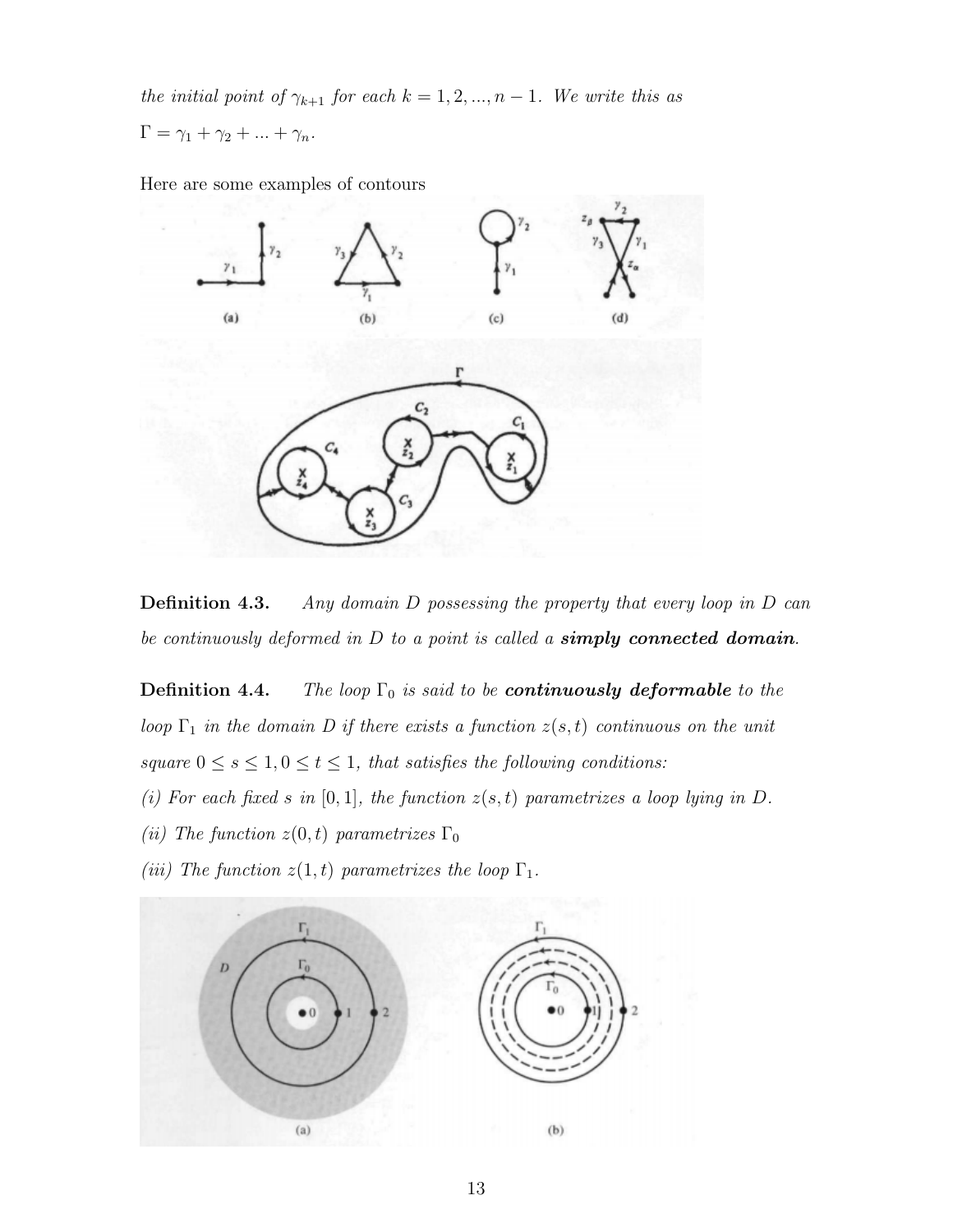

### 4.2 Integrals

**Definition 4.5.** Suppose that  $\Gamma$  is a contour consisting of the directed smooth curves  $(\gamma_1, \gamma_2, \ldots \gamma_n)$ , and let f be a function continuous on Γ. Then the contour integral of f along  $\Gamma$  is denoted by the symbol  $\int_{\Gamma} f(z)dz$  and is defined by the equation

$$
\int_{\Gamma} f(z)dz = \int_{\gamma_1} f(z)dz + \int_{\gamma_2} f(z)dz + \dots + \int_{\gamma_n} f(z)dz.
$$

Now that we understand contours on the complex plane a little better, we can begin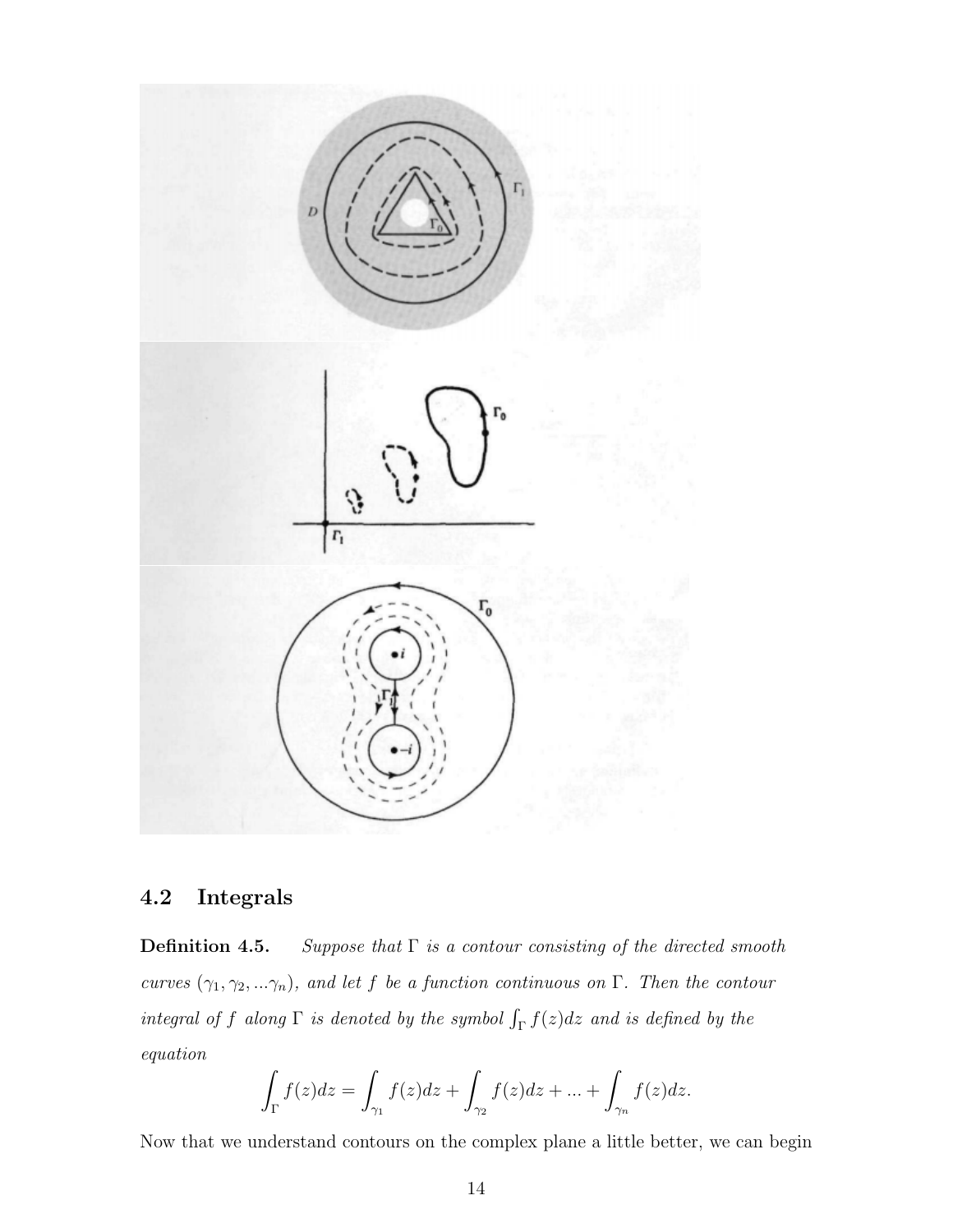to understand how to integrate them.

**Definition 4.6.** Let f be a complex-valued function defined on the directed smooth curve  $\gamma$ . Let z be the parameterization of  $\gamma$  from  $\alpha$  to  $\beta$  where  $z(\alpha) = a, z(\beta) = b$ . Let  $P_n$  be a partition on  $\gamma$  where  $\alpha = \alpha_0, \alpha_1, \alpha_2, ..., \alpha_n = \beta$ . Let  $\ell_v = z(\alpha_v^*)$  where  $\alpha_v^* \in [\alpha_{v-1}, \alpha_v]$ . For  $S(P_n) = \sum_{v=1}^n f(\ell_v)(z_v - z_{v-1})$  where  $z_v = \alpha_v$ we say that f is **integrable along**  $\gamma$  if there exists a complex number L that is the limit of every sequence of Riemann sums  $S(P_1), S(P_2), \ldots, S(P_n), \ldots$  corresponding to any sequence of partitions of  $\gamma$  satisfying  $\lim_{n\to\infty}\mu(P_n)=0$ ; so

$$
\lim_{n \to \infty} S(P_n) = L \text{ whenever } \lim_{n \to \infty} \mu(P_n) = 0
$$

where  $\mu(P_n)$  is the greatest difference between any consecutive points in the partition  $P_n$ 

For the rest of the section we will use  $\ell_v \in [z_{v-1}, z_v]$  in place of  $\ell_v = z(\alpha_v^*)$  where  $\alpha_v^* \in [\alpha_{v-1}, \alpha_v]$ . This definition is quite similar to the definition of integration in real analysis because we paraemtrize the complex funxtion to a real function. Yet this does not provide us with enough information to be useful. We need the ability to integrate a gamma function between its boundary. It turns out the only conditions needed for this to be allowed are to have the contour  $\gamma$  be continuous and bounded. The proof of this requires concepts outside of complex analysis and a full description of the proof can be found in [1] on pages 109-110.

**Theorem 4.1.** If f is continuous and bounded on the directed smooth curve  $\gamma$  for  $a \leq z \leq b$ , then f is integrable on  $\gamma$  and the integral is

$$
\int_{\gamma} f(z)dz = \int_{a}^{b} f(z)dz = \lim_{n \to \infty} \sum_{v=1}^{n} f(\ell_{v})(z_{v} - z_{v-1}).
$$

where

.

 $l_v \in [z_{v-1}, z_v]$ 

**Proof:** Let D be a partition such that  $a = z_0, z_1, \ldots z_n = b$ . Then we can take a refinement on  $D'$  by taking a finite number of new points of division. There there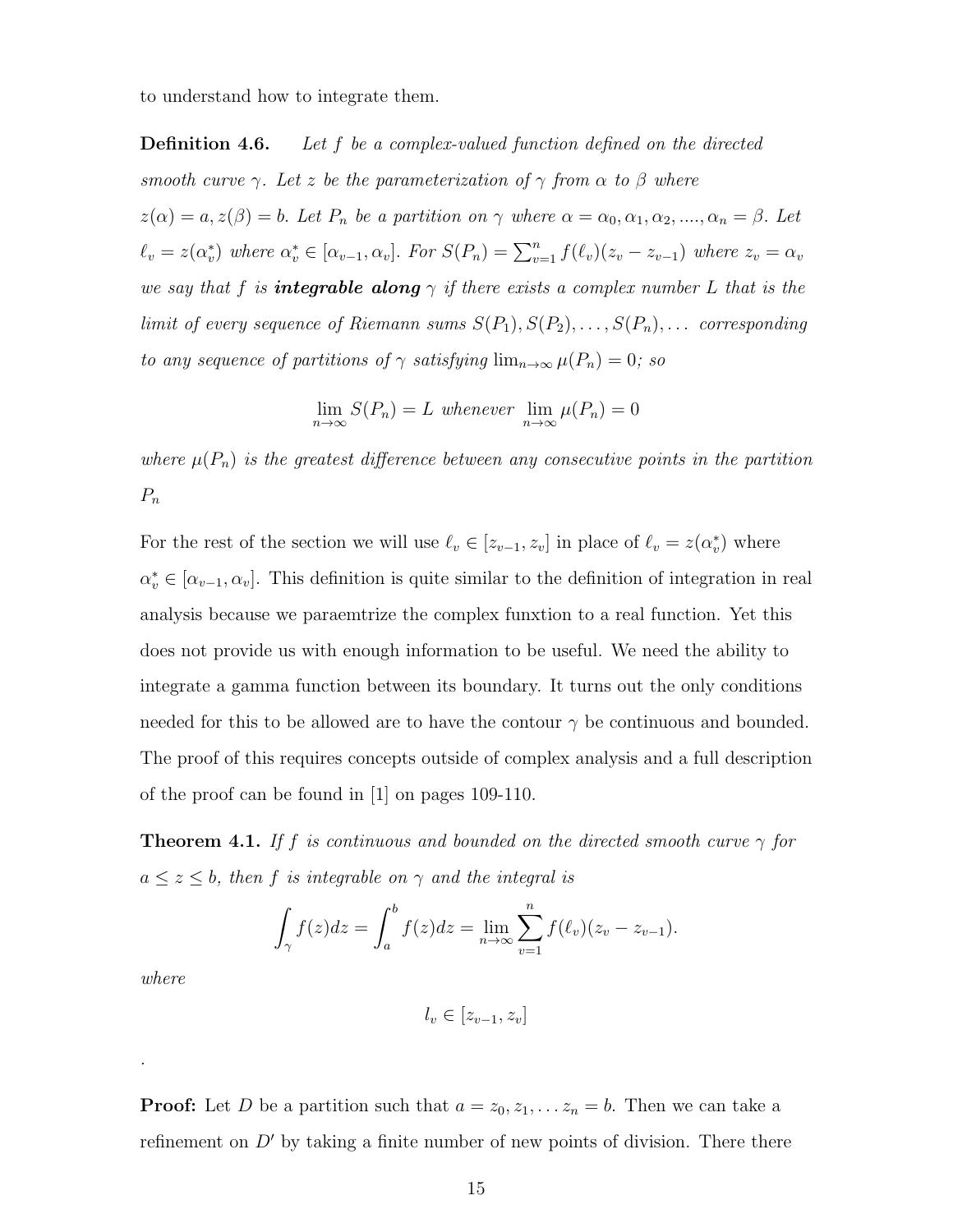exists a finite constant L such that  $L_D = \sum_{1}^{n} |z_v - z_{v-1}| \leq L$ . Then the sums satisfy the equation,

$$
\big|\sum_{D} - \sum_{D'}\big| \leq O_D L
$$

where  $O_D$  denotes the maximal oscillation of  $f(z)$ ; i.e

$$
O_D = \sup_{a,b \in D} |f(a) - f(b)|.
$$

Now we will look at the first sub interval of the partition  $D$ ,  $(z_0, z_1)$  and the term

$$
f(\ell_1)(z_1-z_0)
$$

So we can say that this sub interval is divided by the partition  $D'$  into m sub intervals with  $z_0 = z'_0, z'_1, \ldots z'_m = z_1$ . Let a intermediate point of the interval  $(z'_{u-1}, z'_{u})$  be denoted by  $z = \ell'_{u}$ . We can take the sum of these intervals and get

$$
\sum_{u=1}^{m} f(\ell'_u)(z'_u - z'_{u-1}).
$$

If we write

$$
z_1 - z_0 = \sum_{1}^{m} (z'_u - z'_{u-1}),
$$

then we have

$$
|f(\ell_1)(z_1 - z_0) - \sum_{1}^{m} f(\ell'_u)(z'_u - z'_{u-1})|
$$
  
= 
$$
|\sum_{1}^{m} (f(\ell_1) - f(\ell'_u))(z'_u - z'_{u-1})| \leq O_D \sum_{1}^{m} |z'_u - z'_{u-1}|
$$

We can apply this to every other subinterval of  $D$  and then n inequalities obtained this way can be added together. Using the triangle inequality we arrive at the inequality

$$
\left|\sum_{D} - \sum_{D'}\right| \le O_D L_D \le O_D L.
$$

Now lets take two arbitrary partitions  $D_1, D_2$ , with their respective sums being  $\sum_{D_1}, \sum_{D_2}$ . Therefore we can take a new partition D' which is a refinement of both  $D_1$ , and  $D_2$ . We can use this to find an inequality p-

$$
|\sum_{D_1} - \sum_{D_2}| \leq |\sum_{D_1} - \sum_{D'}| + |\sum_{D_2} - \sum_{D'}| \leq L(O_{D_1} + O_{D_2}).
$$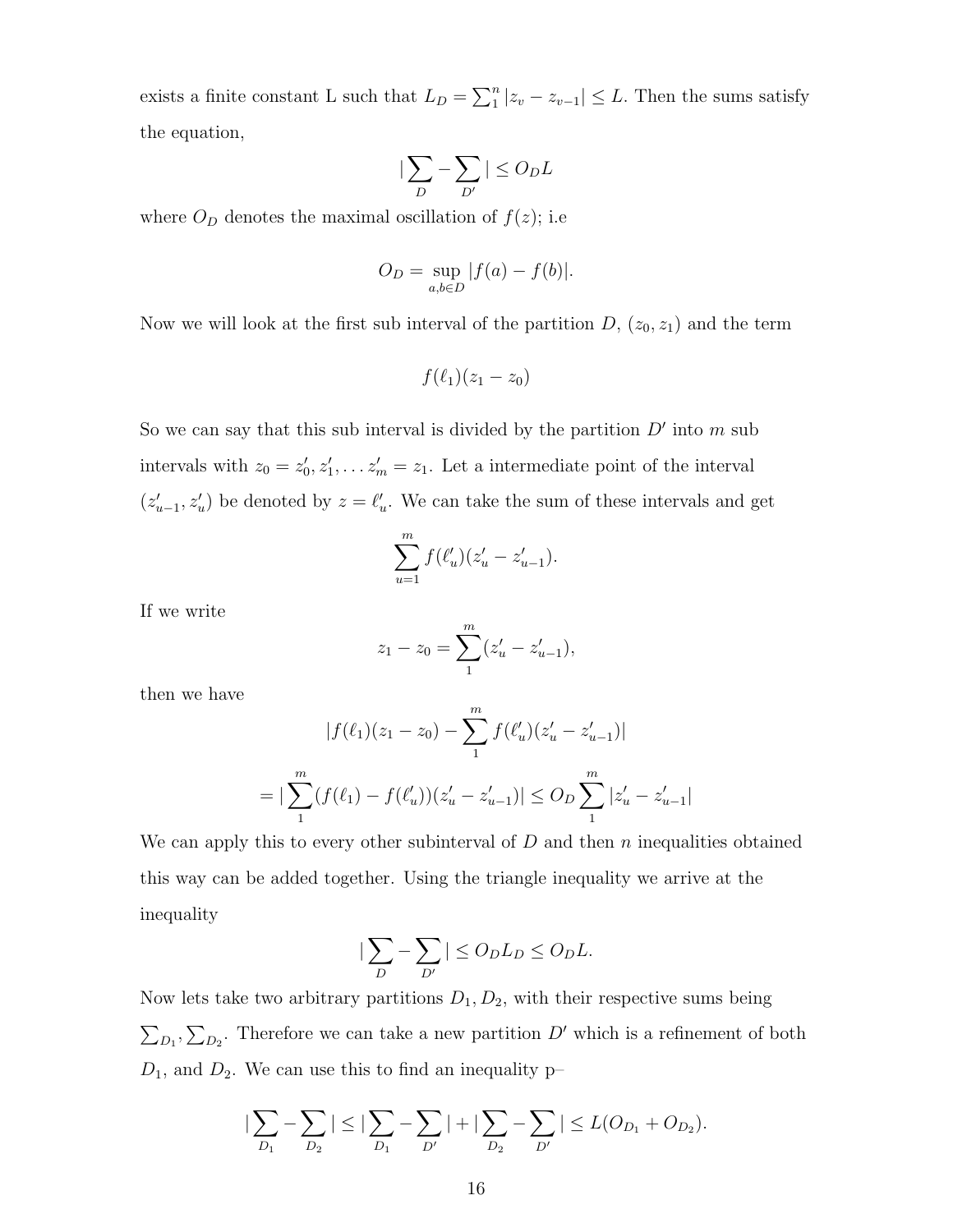Since the function  $f(z)$  is continuous on the closed arc  $\ell$ , it is uniformly continuous on  $\ell$ . Hence for any  $\epsilon > 0$  there exists a number  $\delta > 0$ , such that the oscillation of  $O_D$  of the function  $f(z(t))$  is less than  $\epsilon$  for every partition D for which  $t_v - t_{v-1} < \delta$ . From the inequality  $O_D < \epsilon$  it follows that for any two sufficiently fine partitions  $D_1, D_2$ 

$$
|\sum_{D_1} - \sum_{D_2}| \leq 2L.
$$

Cauchy's convergence theorem now implies that the limit will always be finite and therefore the function  $f(z)$  is integrable. QED So now we know that if a function is continuous over an arc we can integrate it. The

following proof can also be found in [1] on page 113, and is necessary for a future important proof.

**Theorem 4.2.** Let f be a function continuous on the directed smooth curve  $\gamma$ . Then if  $z = z(t)$ ,  $a \le t \le b$ , is any admissible parametrization of  $\gamma$  consistent with its direction, we have

$$
\int_{\gamma} f(z)dz = \int_{a}^{b} f(z(t))z'(t)dt.
$$
\n(12)

**Proof:** For a partition  $D$  we can again take the sum

$$
\sum_{D} = \sum_{1}^{n} f(z_{u-1})(z_u - z_{u-1}).
$$
\n(13)

By the definition of the derivative,

$$
z(t + \Delta t) - z(t) = z'(t)(\Delta t) + \Delta t(\Delta t)
$$

and substituting  $\Delta t$  with  $z_u - z_{u-1}$  this becomes

$$
z_u - z_{u-1} = z'(t_{u-1})(t_u - t_{u-1}) + (t_u - t_{u-1})(\epsilon)
$$

Now we want to substitute this equation into equation (13) to get

$$
\sum_{D} = \sum_{1}^{n} f(z(t_{u-1}))(z'(t_{u-1})(t_u - t_{u-1}) + r_D)
$$
\n(14)

where

$$
r_D = \sum_{1}^{n} f(z(t_{u-1}))(z(t_u) - z(t_{u-1}))(\epsilon).
$$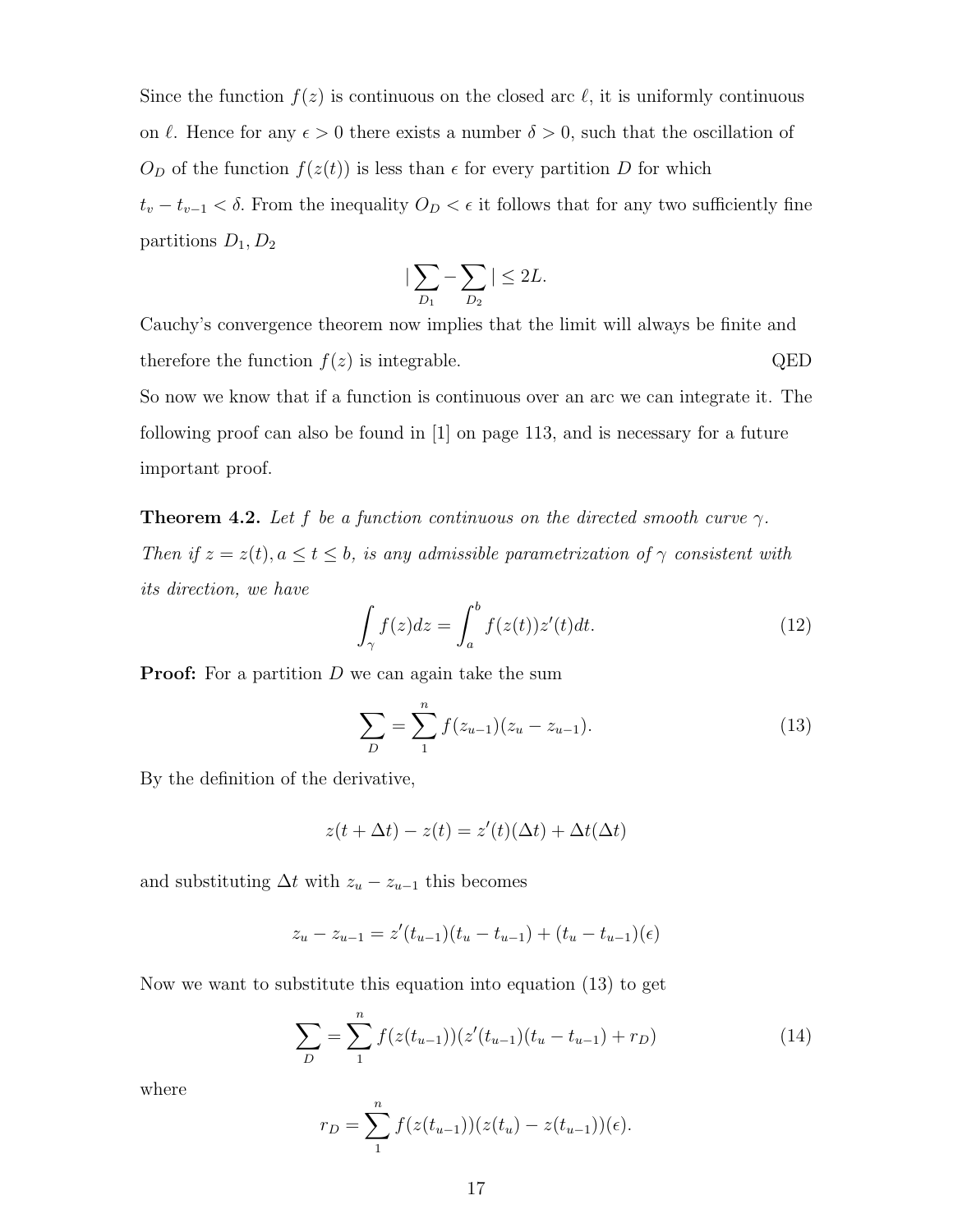If we let  $M = \max_{z \in \ell} w(z)$  then we can change the last equation into

$$
|r_D| \le M(b-a)\epsilon.
$$

The function  $f(t) = f(z(t))z'(t)$  is continuous in the interval  $(a, b)$ . Therefore as the partition  $D$  becomes progressively finer, the first sum on the right side of equation (14) converges to the integral

$$
\int_a^b f(t)dt = \int_a^b f(z(t))z'(t)dt.
$$

Since the remainder term  $r_D$  converges to zero this integral is also the limit of our sum  $\sum_D$  and therefore

$$
\int_{a}^{b} f(z)dz = \int_{a}^{b} f(z(t))z'(t)dt,
$$
 QED

This next Theorem is very crucial to prove Cauchy's Integral Theorem. We need to show that if any of these contours are deformed into each other, then the integral of one contour equals the other. This is important to know when manipulating contours. A rigorous proof of this requires information from other advanced areas outside of complex analysis and can be found in [1]. Instead we will prove a weaker version that is useful for our purposes.

Theorem 4.3. (Deformation Invariance Theorem) Let f be a function analytic in a domain D containing the loops  $\Gamma_0$  and  $\Gamma_1$ . If these loops can be continuously deformed into one another in D, then

$$
\int_{\Gamma_0} f(z)dz = \int_{\Gamma_1} f(z)dz.
$$

**Proof:** We will prove a weaker version of this theorem. We will assume that there is a special case where  $\Gamma_0$  and  $\Gamma_1$  are linked by a deformation function  $z(s, t)$  whose second order partial derivatives are continuous for  $0 \le s \le 1, 0 \le t \le 1$  and  $f'(x)$  is continuous. Now for each fixed s, the equation  $z=z(s,t), 0\le t\le 1$  defines a loop  $\Gamma_s$  in D. Let  $F(s)$  be the integral of f along this loop, so that

$$
F(s) = \int_{\Gamma_S} f(z)dz = \int_0^1 f(z(s,t)) \frac{\partial z(s,t)}{\partial t} dt.
$$
 (15)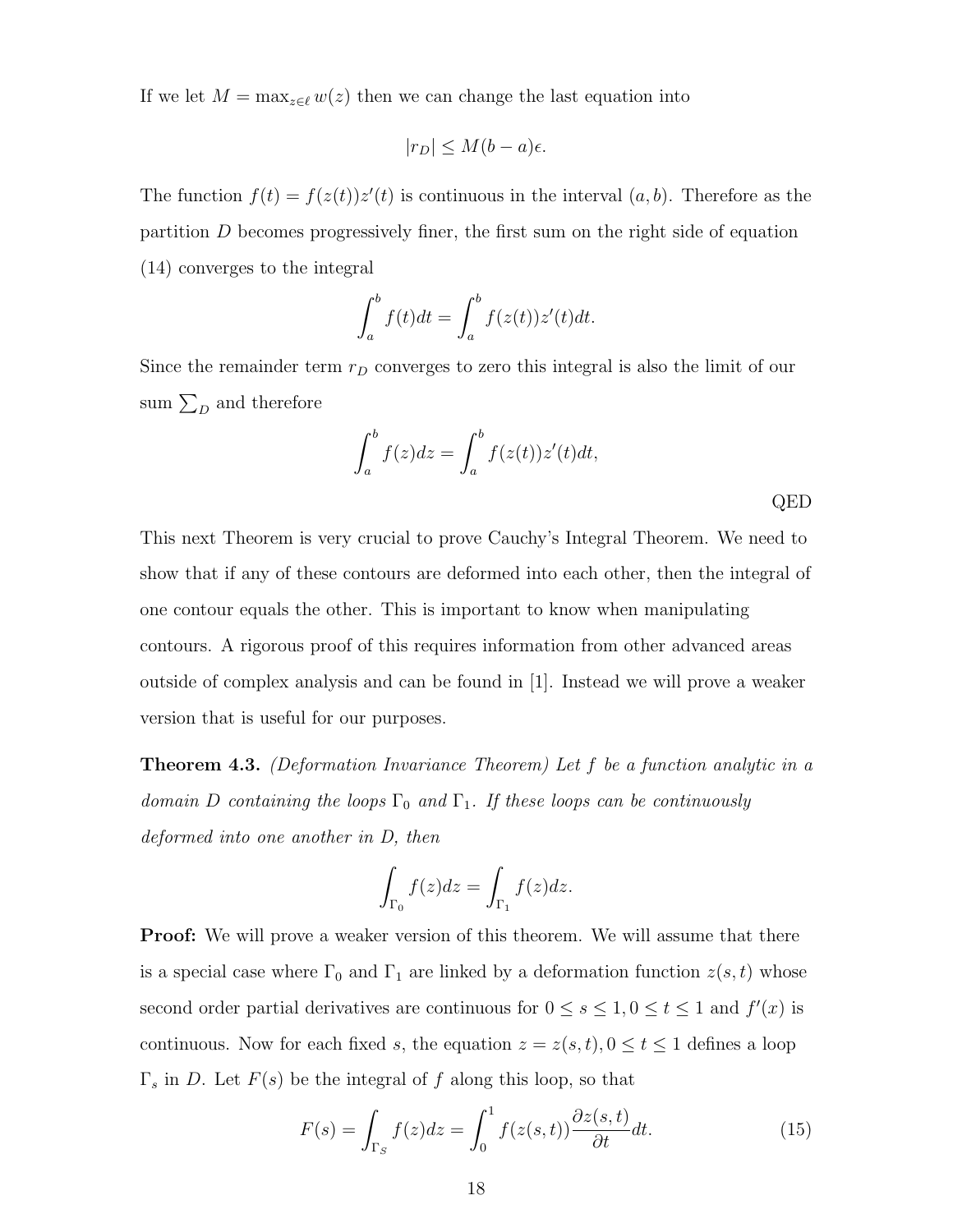We want to take the derivative of  $F(s)$  with respect to s. The assumptions above make it so that the integrand in (15) is continuously differentiable in s. We want to take the derivative of  $F(s)$ , so using the chain rule we get

$$
\frac{dF(s)}{ds} = \int_0^1 \left[ f'(z(s,t)) \frac{\partial z}{\partial s} \times \frac{\partial z}{\partial t} + f(z(s,t)) \frac{\partial^2 z}{\partial s \partial t} \right] dt.
$$
 (16)

We can also see that

$$
\frac{\partial}{\partial t}\left[f(z(s,t))\frac{\partial z}{\partial s}\right] = f'(z(s,t))\frac{\partial z}{\partial t} \times \frac{\partial z}{\partial s} + f(z(s,t))\frac{\partial^2 z}{\partial s \partial t}.
$$

This expression is the same as the integrand in (16), therefore

$$
\frac{dF(s)}{ds} = \int_0^1 \frac{\partial}{\partial t} \left[ f(z(s,t)) \frac{\partial z}{\partial s} \right] dt
$$

$$
= f(z(s,1)) \frac{\partial z}{\partial s}(s,1) - f(z(s,0)) \frac{\partial z}{\partial s}(s,0).
$$

Since  $\Gamma_s$  is closed, we have  $z(s, 1) = z(s, 0)$  for all s which have identical derivatives. Therefore  $F(s)$  must be constant and  $F(0) = F(1)$  and we can conclude that

$$
\int_{\Gamma_0} f(z)dz = \int_{\Gamma_1} f(z)dz.
$$
 QED

So it is possible now to integrate continuous loops. Here is an example that first deforms a contour into something that is usable and then integrates it using the methods developed earlier in the section.

**Example** Compute the integral  $\int_{C_r} (z - z_0)^n dz$ , with n an integer and  $C_r$  the circle  $|z - z_0| = r$  traversed once in the counterclockwise direction.

**Solution:** We want to parametrize  $C_r$  by using  $z(t) = z_0 + re^{it}$ , and  $0 \le t \le 2\pi$ . Let  $f(z) = (z - z_0)^n$ , then

$$
f(z(t)) = (z_0 + re^{it} - z_0)^n = r^n e^{int},
$$

and the derivative

$$
z'(t) = ire^{it}.
$$

Therefore by equation (12) and using substitution,

$$
\int_{C_r} (z - z_0)^n = \int_0^{2\pi} (r^n e^{int}) (ire^{it}) dt = ir^{n+1} \int_0^{2\pi} (e^{it(n+1)}) dt.
$$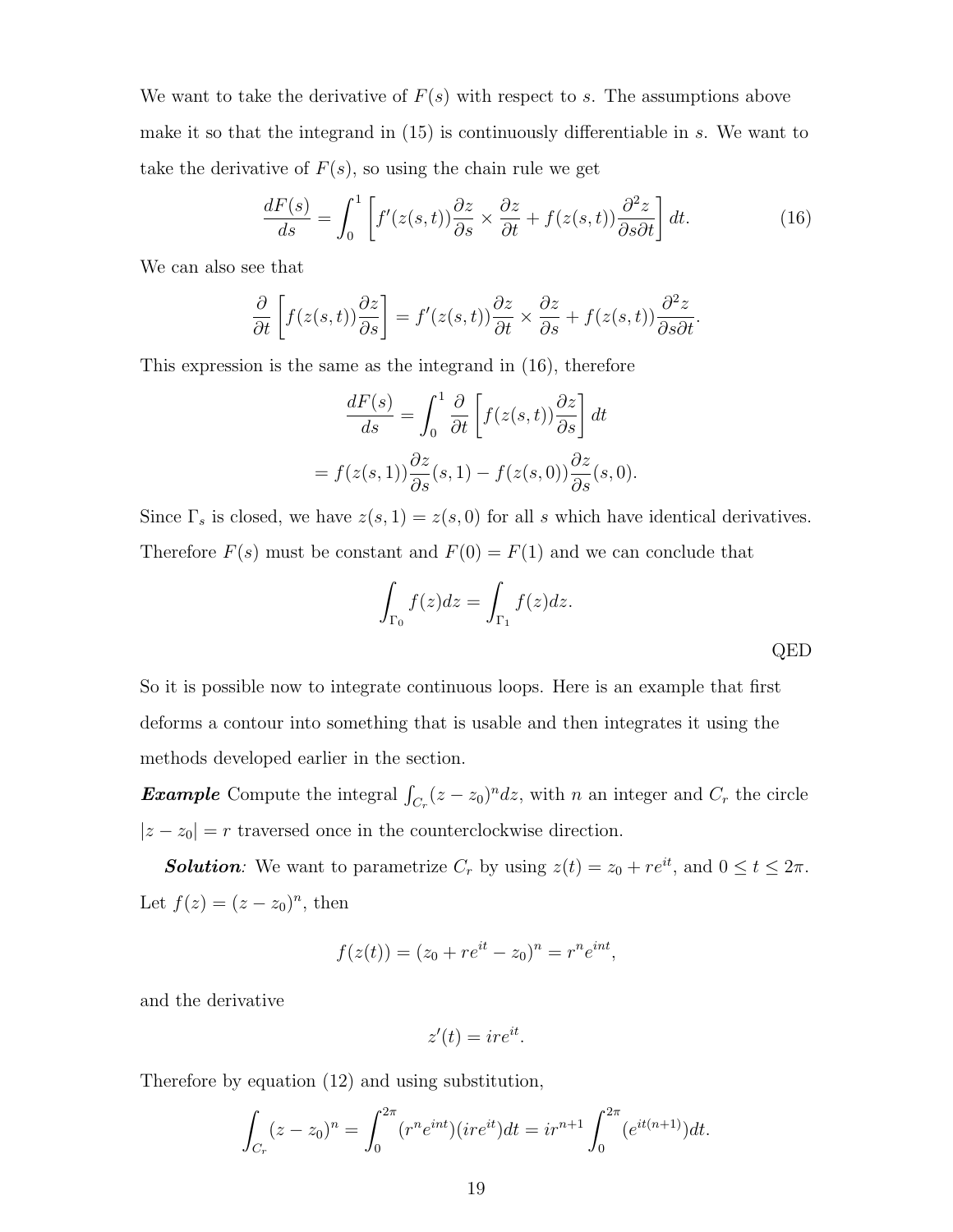If  $n \neq -1$  then

$$
ir^{n+1} \int_0^{2\pi} (e^{it(n+1)}) dt = ir^{n+1} \frac{e^{it(n+1)}}{i(n+1)} \Big|_0^{2\pi} = ir^{n+1} \left[ \frac{1}{i(n+1)} - \frac{1}{i(n+1)} \right] = 0.
$$

Now if  $n = -1$  then

$$
ir^{n+1} \int_0^{2\pi} (e^{it(n+1)}) dt = i \int_0^{2\pi} dt = 2\pi i.
$$

Therefore we know that

$$
\int_{C_r} (z - z_0)^n dz = \begin{cases} 0 & \text{for } n \neq -1 \\ 2\pi i & \text{for } n = -1 \end{cases}
$$

This example will be useful later on. Now we know enough information about complex integration to help us prove Cauchy's Integral Formula.

#### 4.3 Cauchy's Integral Formula

Before solving Cauchy's Theorem we need to bring another concept over from real analysis into the complex plane. If a function has a positive upper bound  $M$  then the integral of the function will be less than  $M$  multiplied by the length of the arc. This is true in the complex plane too and can be proved fairly easily.

**Theorem 4.4.** If f is continuous on the contour  $\Gamma$  and if  $|f(z)| \leq M$  for all z on Γ, then

$$
\left| \int_{\Gamma} f(z)dz \right| \le M\ell(\Gamma),\tag{17}
$$

where  $\ell(\Gamma)$  denotes the length of  $\Gamma$ .

**Proof:** Let f be a continuous function of a directed smooth curve  $\gamma$  and suppose that  $f(z)$  is bounded by a constant M on  $\gamma$  for all z on  $\gamma$ . We want to take a Riemann sum  $\sum_{k=1}^{n} f(c_k) \Delta z_k$  with a partition  $\mathcal{P}_n$  on  $\gamma$ . Then by the triangle inequality,

$$
\left|\sum_{k=1}^n f(c_k)\Delta z_k\right| \leq \sum_{k=1}^n |f(c_k)||\Delta z_k| \leq M \sum_{k=1}^n |\Delta z_k|.
$$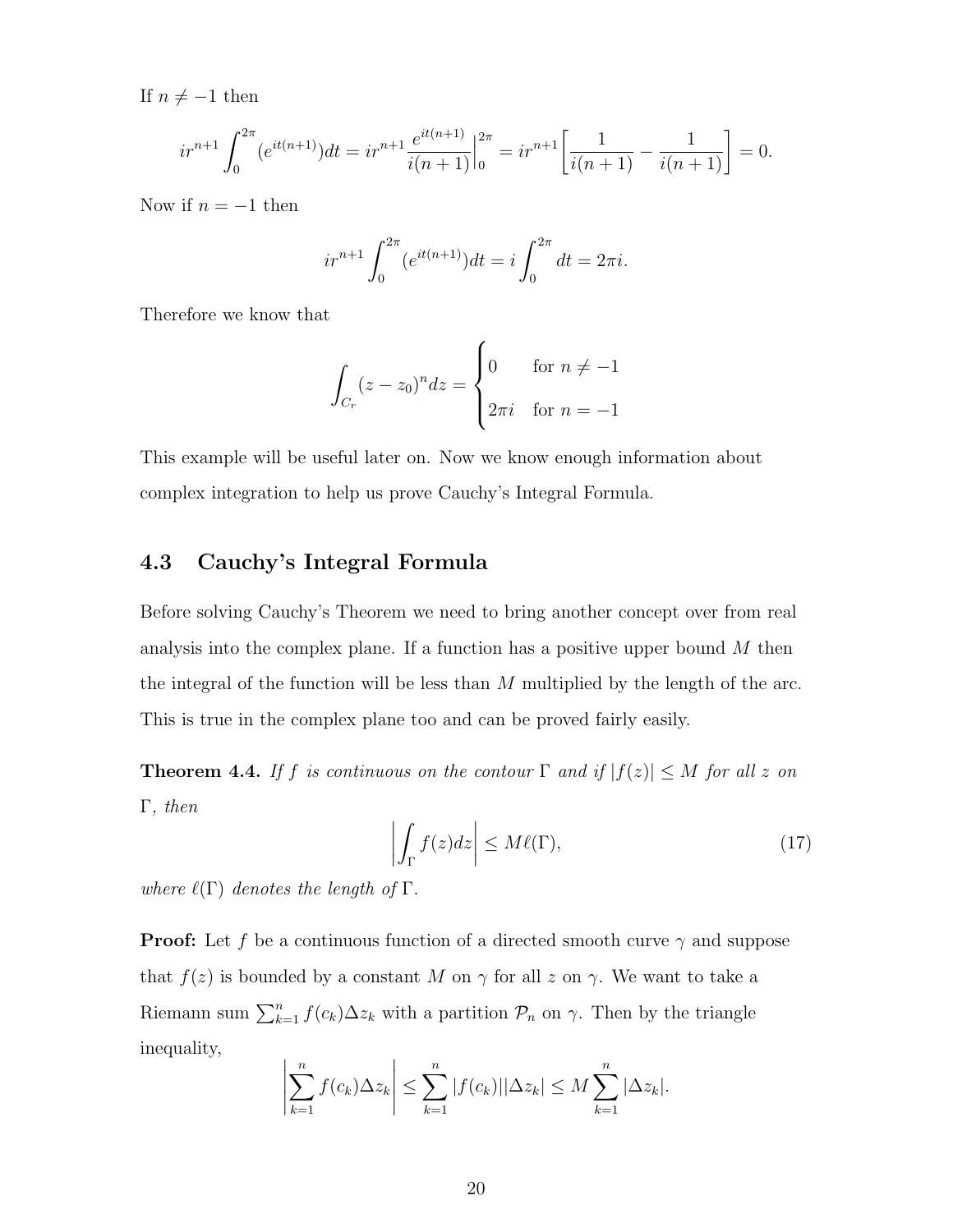Also we know that the sum of lengths  $\sum_{k=1}^{n} |\Delta z_k|$  cannot be greater than the entire length of  $\gamma$ , therefore

$$
\left| \sum_{k=1}^{n} f(c_k) \Delta z_k \right| \le M \ell(\gamma). \tag{18}
$$

Inequality (18) is valid for all Riemann sums of  $f(z)$ , so by taking the limit as  $\mu(\mathcal{P}_n) \to 0$  we get

$$
\left| \int_{\gamma} f(z) dz \right| \leq M \ell(\gamma).
$$

Now we apply the same process over the entire contour  $\Gamma = \gamma_1 + \gamma_2 + ... + \gamma_n$ . We start with the inequality from Definition 4.5, and we know that each Riemann sum on the contour  $\gamma_i$  is bounded by a constant  $M_i$ . We want to take M to be  $M = \max\{M_1, M_2, ..., M_n\}$ . Thus using the triangle inequality we get that

$$
\left| \int_{\Gamma} f(z) dz \right| \leq M \ell(\Gamma).
$$

QED

If a function is bounded, the integral of the function is also bounded. This can be a useful tool and we will put it to good use in the upcoming proof of Cauchy's Theorem.

**Theorem 4.5.** (Cauchy's Integral Formula) Let  $\Gamma$  be a simple closed positively oriented contour. If f is analytic in some simply connected domain D containing  $\Gamma$ and  $z_0$  is any point inside  $\Gamma$ , then

$$
f(z_0) = \frac{1}{2\pi i} \int_{\Gamma} \frac{f(z)}{z - z_0} dz.
$$

**Proof:** The function  $\frac{f(z)}{z-z_0}$  is analytic everywhere in D except at  $z_0$  since f is analytic everywhere. Therefore the contour  $\Gamma$  can be deformed into  $C_r$ , shown below, and furthermore an integral over  $\Gamma$  can be replaced with the integral over a small positively oriented circle  $C_r$  :  $|z - z_0| = r$ . So

$$
\int_{\Gamma} \frac{f(z)}{z - z_0} dz = \int_{C_r} \frac{f(z)}{z - z_0} dz.
$$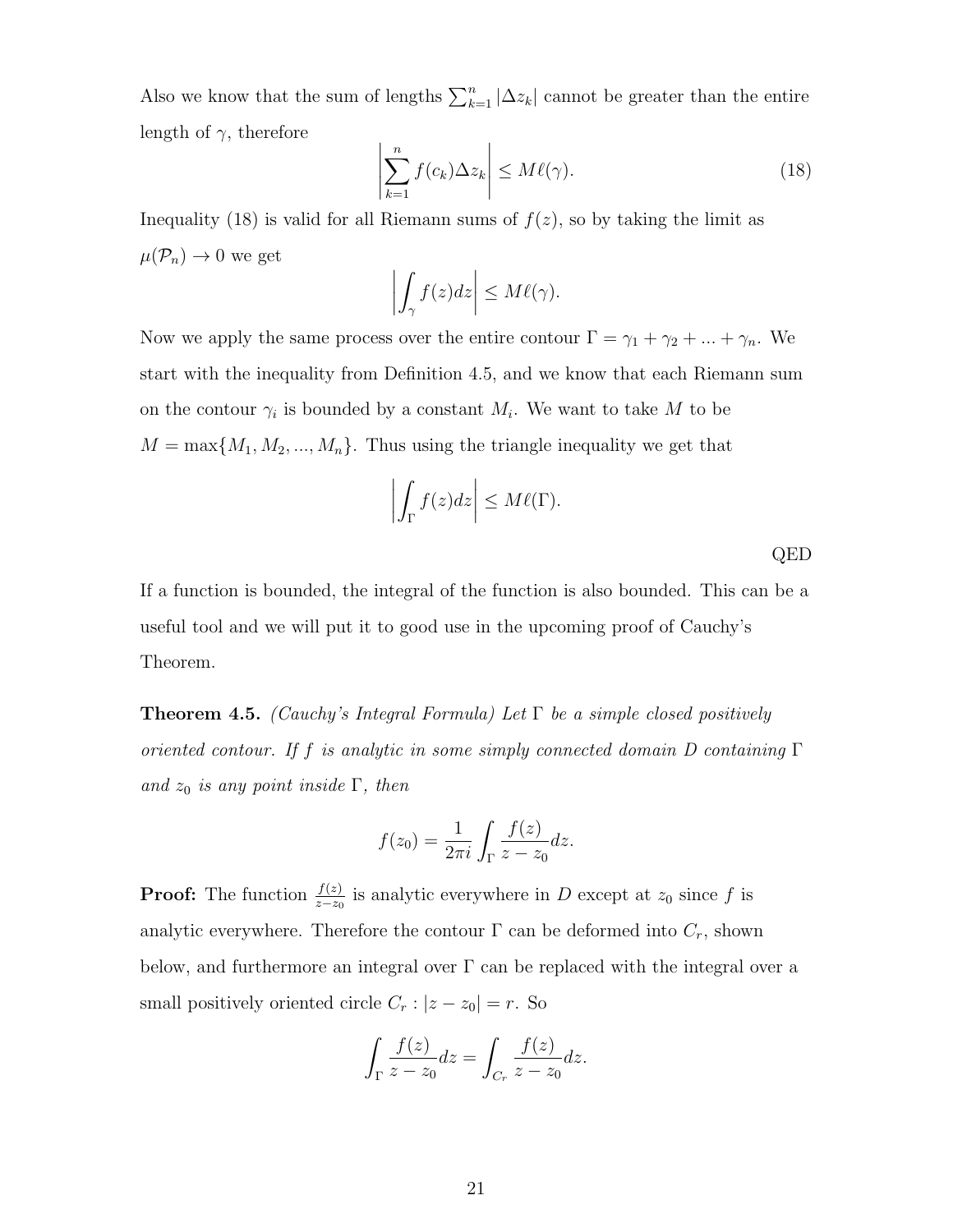

It helps here to express our new integral as the sum of two integrals:

$$
\int_{C_r} \frac{f(z)}{z - z_0} dz = \int_{C_r} \frac{f(z_0)}{z - z_0} dz + \int_{C_r} \frac{f(z) - f(z_0)}{z - z_0} dz.
$$

We know from the example in section 4.2 that

$$
\int_{C_r} \frac{f(z_0)}{z - z_0} dz = f(z_0) \int_{C_r} \frac{dz}{z - z_0} = f(z_0) 2\pi i,
$$

giving us

$$
\int_{\Gamma} \frac{f(z)}{z - z_0} dz = f(z_0) 2\pi i + \int_{C_r} \frac{f(z) - f(z_0)}{z - z_0} dz.
$$
\n(19)

Now from equation (19) we can see that only the last term is dependent on  $r$  so we allow the value  $r$  to go to 0.

$$
\int_{\Gamma} \frac{f(z)}{z - z_0} dz = f(z_0) 2\pi i + \lim_{r \to 0^+} \int_{C_r} \frac{f(z) - f(z_0)}{z - z_0} dz \tag{20}
$$

Therefore if we can show the last limit is equal to 0 then the Cauchy equation follows. For this we want to take the maximum on  $C_r$ . Let  $M_r = \max |f(z) - f(z_0)|$  for z on  $C_r$ . Then for z on  $C_r$  we get

$$
\left| \frac{f(z) - f(z_0)}{z - z_0} \right| = \frac{|f(z) - f(z_0)|}{r} \le \frac{M_r}{r},
$$

and by equation (17),

$$
\left| \int_{C_r} \frac{f(z) - f(z_0)}{z - z_0} dz \right| \leq \frac{M_r}{r} \ell(C_r) = \frac{M_r}{r} 2\pi r = 2\pi M_r.
$$

Since f is continuous at the point  $z_0$ , we know that  $\lim_{r\to 0^+} M_r = 0$ , and therefore

$$
\lim_{r \to 0^+} \int_{C_r} \frac{f(z) - f(z_0)}{z - z_0} dz = 0.
$$

So equation (20) reduces to

$$
\int_{\Gamma} \frac{f(z)}{z - z_0} dz = f(z_0) 2\pi i.
$$

We divide each side by  $2\pi i$  and we get Cauchy's Integral Formula. QED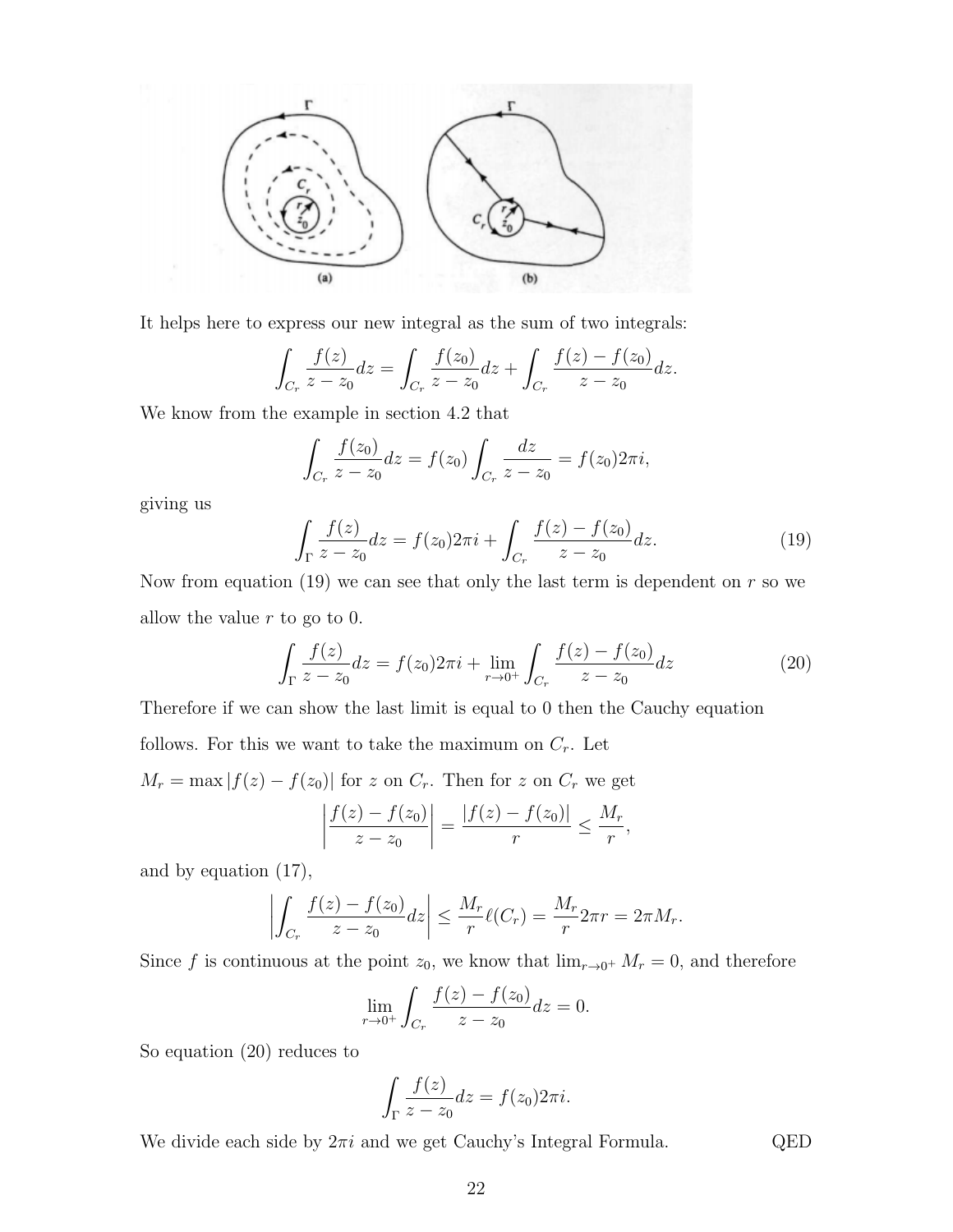### 5 Fundamental Theorem of Algebra

Now that we have Cauchy's Integral Theorem, we can prove a very integral Theorem to the subject of complex numbers. Now that we have define this we want to prove that all of these functions are entire.

Lemma 5.1. All analytic functions are entire.

**Proof:** This proof was first done by Cauchy using the function  $\frac{1}{w-z}$ . Let D be an open disk centered at a and suppose is differentiable everywhere within an open neighborhood of D. Let C be the positively oriented (counterclockwise) circle which is the boundary of  $D$  and let  $z$  be a point in  $D$ . Starting with Cauchy's integral formula, we have

$$
f(z) = \frac{1}{2\pi i} \int_C \frac{f(w)}{w - z} dw.
$$

We then add and subtract a from the denominator to get

$$
\frac{1}{2\pi i} \int_C \frac{f(w)}{(w-a)-(z-a)} dw.
$$

Then factoring a  $(w - a)$  out of the bottom it becomes

$$
\frac{1}{2\pi i} \int_C \frac{1}{(w-a)} \times \frac{1}{1 - \frac{z-a}{w-a}} f(w) dw.
$$

It works out very nicely because the right fraction term is actually the sum of a geometric series so we can rewrite this equation as

$$
\frac{1}{2\pi i} \int_C \frac{1}{(w-a)} \times \sum_{n=0}^{\infty} \left(\frac{z-a}{w-a}\right)^n f(w) dw.
$$

Interchanging of the integral and the infinite sum is allowed because  $\frac{f(w)}{(w-a)}$  is bounded on  $C$  by some positive number  $M$ , so this becomes

$$
\sum_{n=0}^{\infty} \frac{1}{2\pi i} \int_C \frac{(z-a)^n}{(w-a)^{n+1}} f(w) dw.
$$

Note that  $(z - a)^n$  does not depend on the variable of integration therefore we can pull it out and we end with the equation

$$
f(z) = \sum_{n=0}^{\infty} (z-a)^n \frac{1}{2\pi i} \int_C \frac{1}{(w-a)^{n+1}} f(w) dw = \sum_{n=0}^{\infty} c_n (z-a)^n.
$$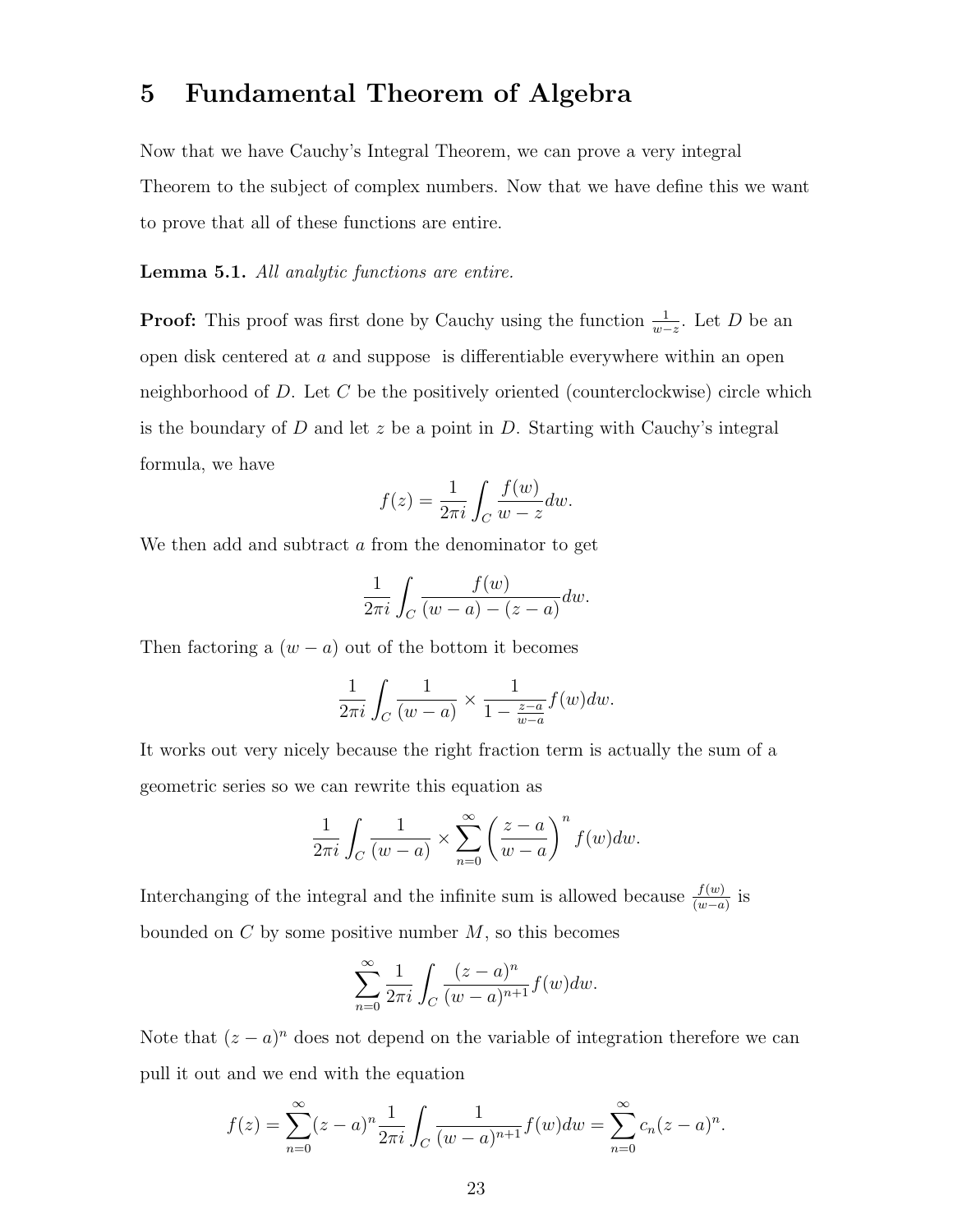Thus you can write any analytic function as a power series, that is represented by the sum above, which looks like as polynomial. All polynomials are entire. QED This proof is actually used in a very important theorem, namely that every entire function can be written as a power series.

**Lemma 5.2.** Let  $f$  be analytic inside and on a circle  $C_R$  of radius  $R$  centered about  $z_0$ . If  $|f(z)| \leq M$  for all z on  $C_R$ , then the derivatives of f at  $z_0$  satisfy

$$
|f^{(n)}(z_0)| \le \frac{n!M}{R^n} \ (n = 1, 2, 3....).
$$

**Proof:** Given that  $C_R$  has a positive orientation we have by Lemma 5.1 that

$$
f^{(n)}(z_0) = \frac{n!}{2\pi i} \int_{C_R} \frac{f(w)}{(w - z_0)^{n+1}} dw.
$$

For any w on  $C_R$ , the integrand is bounded by  $\frac{M}{R^{n+1}}$  and the length of  $C_R$  is obviously  $2\pi R$ . By Theorem refMaxbound it follows that

$$
|f^{(n)}(z_0)| \le \frac{n!}{2\pi} \frac{M}{R^{n+1}} 2\pi R = \frac{n!M}{R^n}.
$$

QED

Before we get to the Fundmental Theorem of Algebra. It must first be shown that any bounded entire function is constant. This is known as Liouville's theorem. Liouville's theorem was proved in 1847, and this proof is replicated from [2].

**Theorem 5.3.** (Liouville's Theroem) The only bounded entire functions are the constant functions.

**Proof:** Every entire analytic function  $f(z)$  can be represented as a power series about 0:

$$
f(z) = \sum_{k=0}^{\infty} c_k z^k,
$$

where by Lemma 5.1

$$
c_k = \frac{f^{(k)}(0)}{k!} = \frac{1}{2\pi i} \oint_{C_r} \frac{f(z)}{z^{k+1}} dz,
$$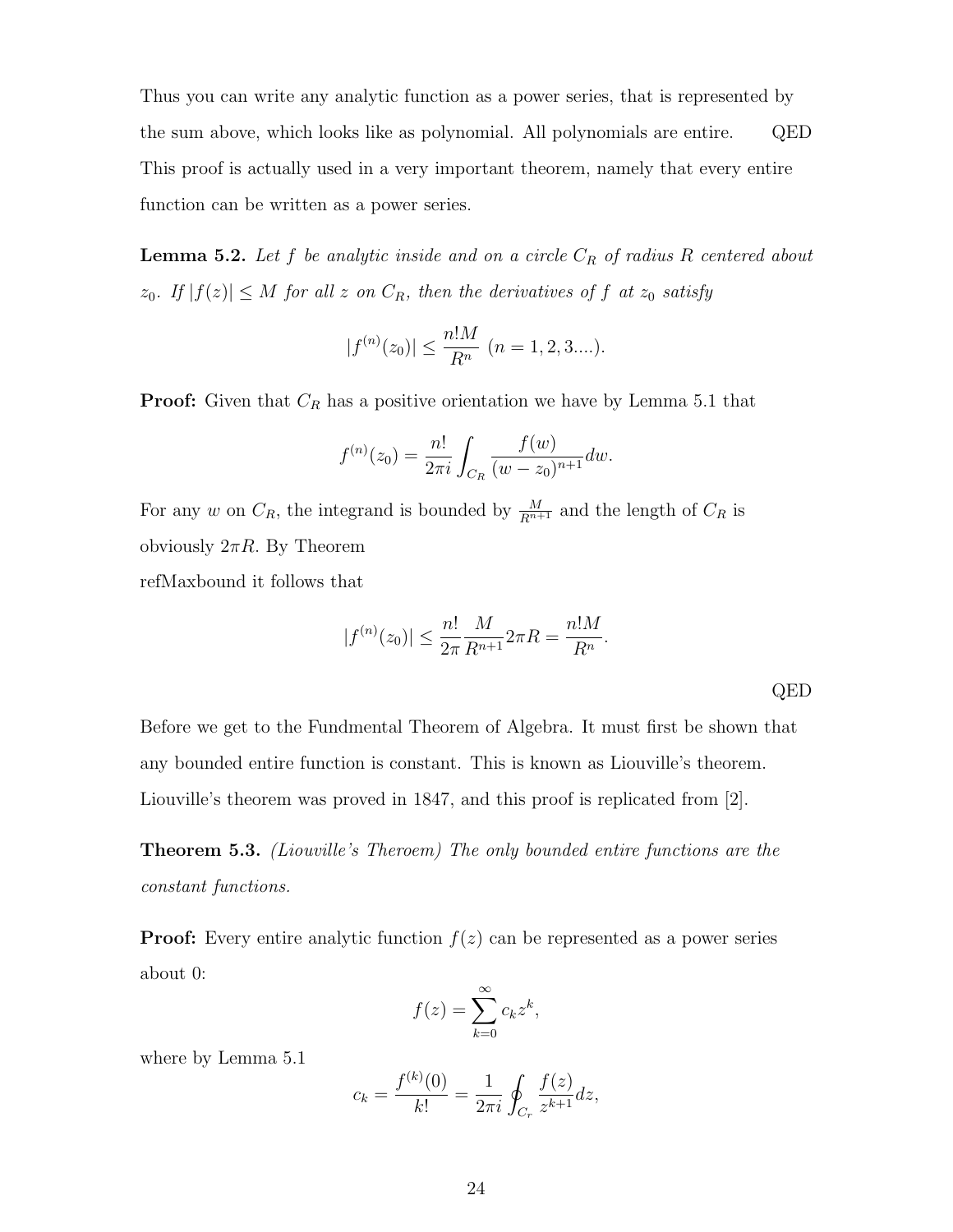where  $C_r$  is a circle about the origin with radius  $r > 0$ . If f is also bounded, then there exists a constant M such that  $|f(z)| < M$  for all z. We can use this and Lemma 5.2 to see that

$$
c_k = \frac{1}{2\pi i} \oint_{C_r} \frac{f(z)}{z^{k+1}} dz < \frac{1}{2\pi i} \oint_{C_r} \frac{M}{r^{k+1}} dz = \frac{M}{2\pi i r^{k+1}} \oint_{C_r} dz = \frac{M}{2\pi i r^{k+1}} 2\pi r = \frac{M}{ir^k}.
$$

As  $r \to \infty$ , then for  $k \geq 1$ , all the terms  $c_k$  go to 0. Therefore the only term left is  $c_0$ , and  $f(z) = c_0$ , meaning that it is constant, proving all entire bounded functions are constant. QED

Now that we proved this we can finally prove The Fundamental Theorem of Algebra.

#### 5.1 The Proof of the Fundamental Theorem of Algebra

**Theorem 5.4.** Every non constant polynomial with complex coefficients has at least one zero.

**Proof:** For the sake contradiction we take a general polynomial

$$
P(z) = a_n z^n + a_{n-1} z^{n-1} + \dots + a_1 z + a_0 \tag{21}
$$

with  $a_n \neq 0$ , having no zeros. We know that  $P(z)$  is entire. Since  $P(z)$  has no zeros, by Theorem 3.4  $\frac{1}{P(z)}$  is entire. We want to show that  $1/P(z)$  is bounded over the whole plane, so we manipulate  $(21)$  by factoring out a  $z<sup>n</sup>$ . We get

$$
P(z) = zn(an + an-1/z + ... + a1/zn-1 + a0/zn).
$$

Then divide both sides by  $z^n$  and we get

$$
P(z)/z^{n} = (a_{n} + a_{n-1}/z + \dots + a_{1}/z^{n-1} + a_{0}/z^{n}).
$$
\n(22)

Looking at the right side of the equation we can see that every term besides  $a_n$  has a  $z$  in the denominator so from  $(22)$  we can see that

$$
P(z)/z^n \to a_n \text{ as } |z| \to \infty.
$$

From that we know that  $|P(z)/z^n| \ge |a_n|/2$  for  $|z|$  sufficiently large or  $|z| \ge M$  for some positive  $M \in \mathbb{R}$ . Therefore

$$
|f(z)| = \left| \frac{1}{P(z)} \right| \le \frac{2}{|z^n||a_n|} \le \frac{2}{M^n|a_n|}.
$$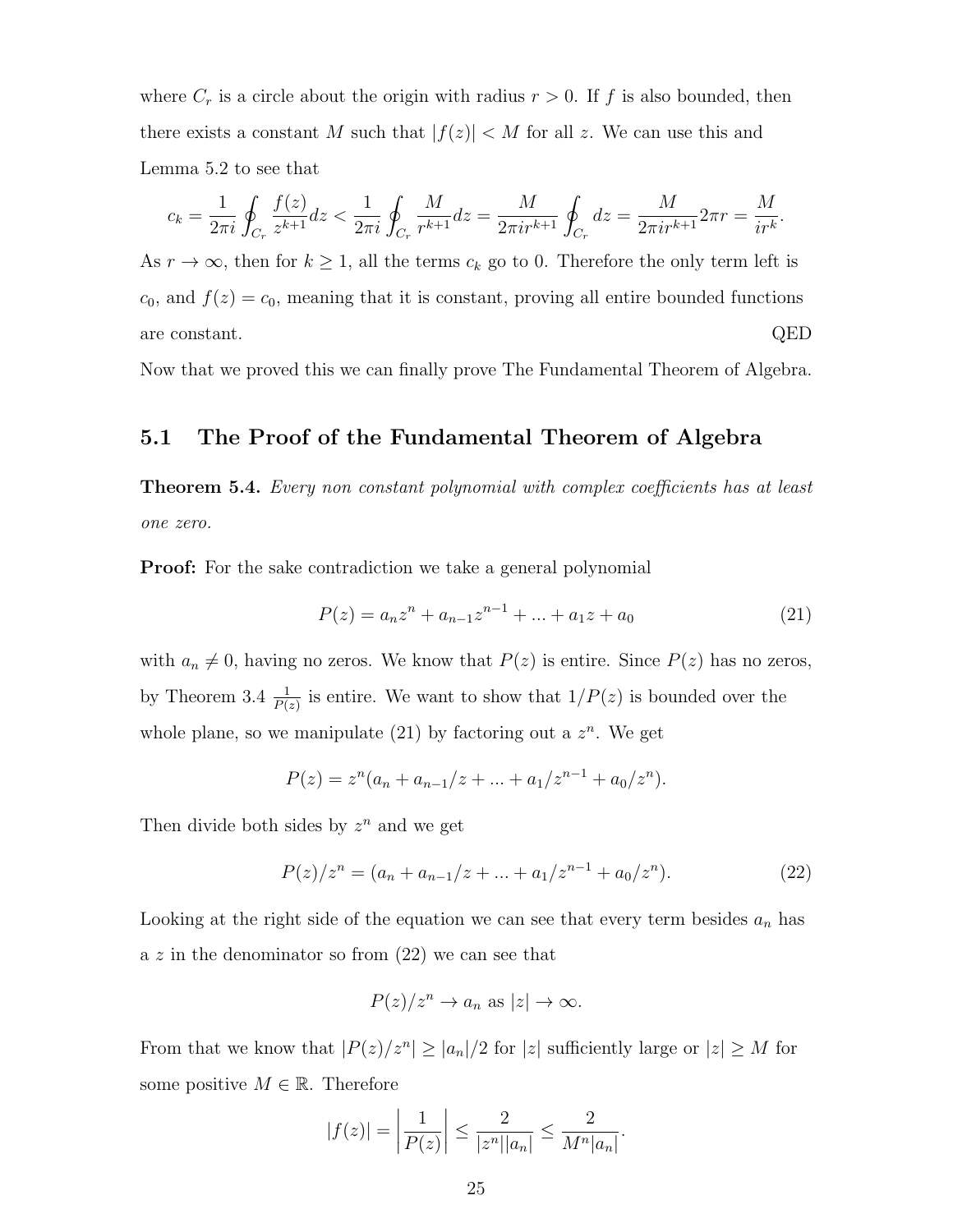We can see from this that  $1/P(z)$  is bounded by  $\frac{2}{M^n|a_n|}$  for  $|z| \geq M$ . If  $|z| \leq M$  then  $1/P(z)$  is bounded since z is in a compact set. Since  $1/P(z)$  is bounded and entire it must be constant by Liouville's Theorem. If  $1/P(z)$  is constant, then it follows that  $P(z)$  is constant. If a function is constant then it can never cross over the zero axis unless  $P(z) = 0$ . Therefore, the only polynomials that have no zeros are constant functions. Therefore any non constant polynomials must have at least one zero.

QED

# 6 Applications

The most obvious idea to follow is that every polynomial of degree  $n$  has  $n$  roots.

Corollary 6.0.1. Every polynomial with complex coefficients of degree n has n roots(counting multiplicity).

**Proof:** Let  $P_1(z) = C_n(z^n) + C_{n-1}(z^{n-1}) + \cdots + C_0$  be a polynomial with complex coefficients. By the Fundamental Theorem of Algebra  $P(z)$ <sub>1</sub> has a complex root. Therefore we can factor this root out evenly with no remainder and we get the equation

$$
P_1(z) = (z - c_0)(K_{n-1}(z^{n-1}) + K_{n-2}(z^{n-2}) + \cdots + K_0).
$$

The right multiple is a new polynomial  $P_2(z)$  which can also have the Fundamental Theorem of Algebra applied to it. This process happens  $n$  times, and you end with the equation

$$
(z-c_0)(z-c_1)\dots(z-c_n).
$$

Therefore the original polynomial  $P_1(z)$  has n roots.

QED